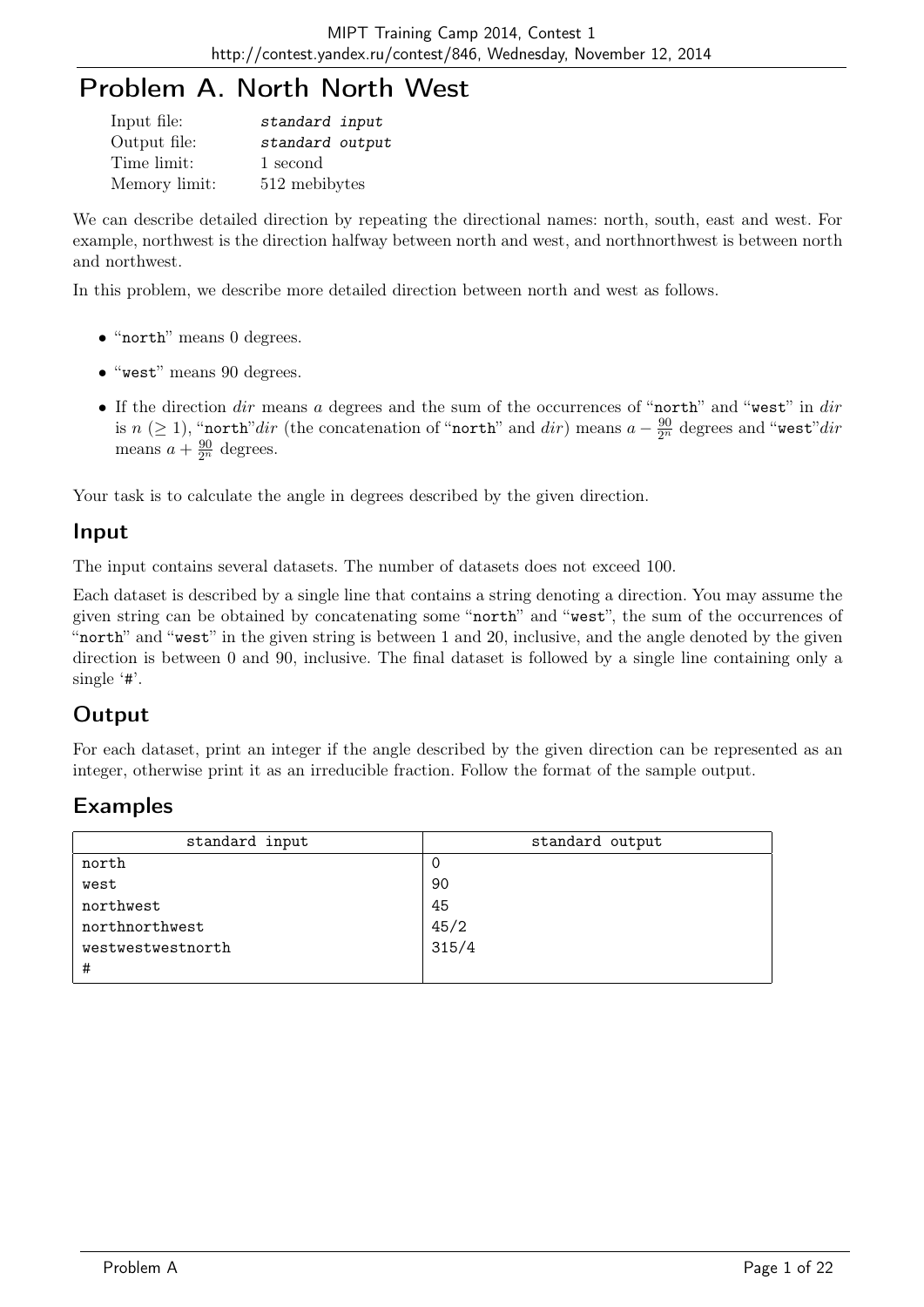# Problem B. Unknown Switches

| Input file:   | standard input  |
|---------------|-----------------|
| Output file:  | standard output |
| Time limit:   | 1 second        |
| Memory limit: | 512 mebibytes   |

In the headquarter building of ICPC (International Company of Plugs & Connectors), there are M light bulbs and they are controlled by N switches. Each light bulb can be turned on or off by exactly one switch. Each switch may control multiple light bulbs. When you operate a switch, all the light bulbs controlled by the switch change their states. You lost the table that recorded the correspondence between the switches and the light bulbs, and want to restore it.

You decided to restore the correspondence by the following procedure.

- At first, every switch is off and every light bulb is off.
- You operate some switches represented by  $S_1$ .
- You check the states of the light bulbs represented by  $B_1$ .
- You operate some switches represented by  $S_2$ .
- You check the states of the light bulbs represented by  $B_2$ .
- $\bullet$  ...
- You operate some switches represented by  $S_Q$ .
- You check the states of the light bulbs represented by  $B_Q$ .

After you operate some switches and check the states of the light bulbs, the states of the switches and the light bulbs are kept for next operations.

Can you restore the correspondence between the switches and the light bulbs using the information about the switches you have operated and the states of the light bulbs you have checked?

#### Input

The input consists of multiple datasets. The number of dataset is no more than 50 and the file size is no more than 10MB.

The first line of each dataset contains three integers N  $(1 \le N \le 36)$ , M  $(1 \le M \le 1,000)$ , Q  $(0 \le Q \le$ 1,000), which denote the number of switches, the number of light bulbs and the number of operations respectively. The following Q lines describe the information about the switches you have operated and the states of the light bulbs you have checked. The *i*-th of them contains two strings  $S_i$  and  $B_i$  of lengths N and M respectively. Each  $S_i$  denotes the set of the switches you have operated:  $S_{ij}$  is either 0 or 1, which denotes the j-th switch is not operated or operated respectively. Each  $B_i$  denotes the states of the light bulbs:  $B_{ij}$  is either 0 or 1, which denotes the j-th light bulb is off or on respectively.

You can assume that there exists a correspondence between the switches and the light bulbs which is consistent with the given information.

The end of input is indicated by a line containing three zeros.

#### **Output**

For each dataset, output the correspondence between the switches and the light bulbs consisting of M numbers written in base-36. In the base-36 system for this problem, the values 0-9 and 10-35 are represented by the characters '0'-'9' and 'A'-'Z' respectively. The *i*-th character of the correspondence means the number of the switch controlling the  $i$ -th light bulb. If you cannot determine which switch controls the *i*-th light bulb, output '?' as the *i*-th character instead of the number of a switch.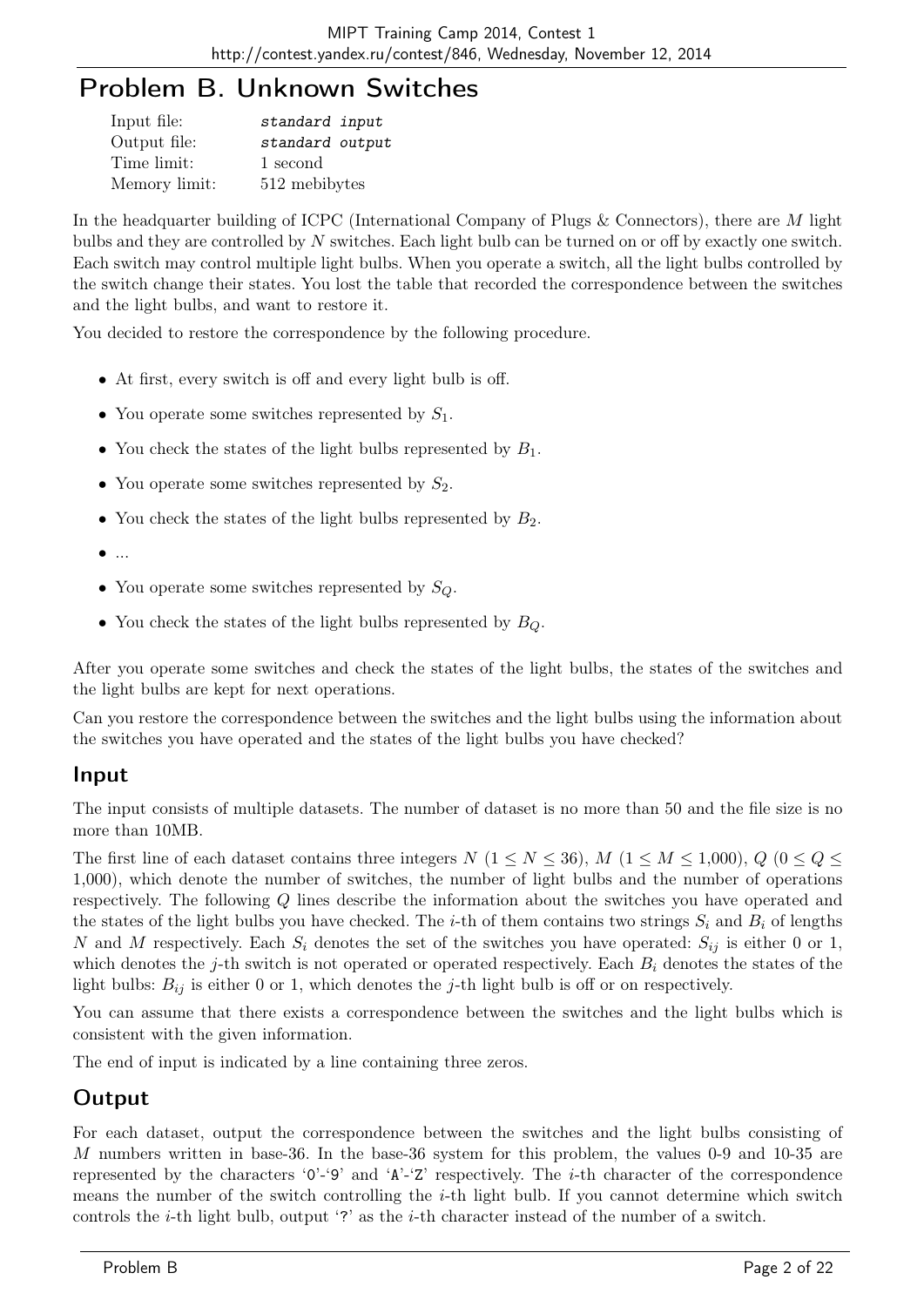| standard input          | standard output |
|-------------------------|-----------------|
| 3 10 3                  | 2222221100      |
| 000 0000000000          | ??              |
| 110 0000001111          | 0               |
| 101 1111111100          | 1               |
| 220                     | 0123456789A     |
| $1\quad1\quad0$         |                 |
| $2 \; 1 \; 1$           |                 |
| 011                     |                 |
| 11 11 10                |                 |
| 10000000000 10000000000 |                 |
| 11000000000 01000000000 |                 |
| 01100000000 00100000000 |                 |
| 00110000000 00010000000 |                 |
| 00011000000 00001000000 |                 |
| 00001100000 00000100000 |                 |
| 00000110000 00000010000 |                 |
| 00000011000 00000001000 |                 |
| 00000001100 00000000100 |                 |
| 00000000110 00000000010 |                 |
| 000                     |                 |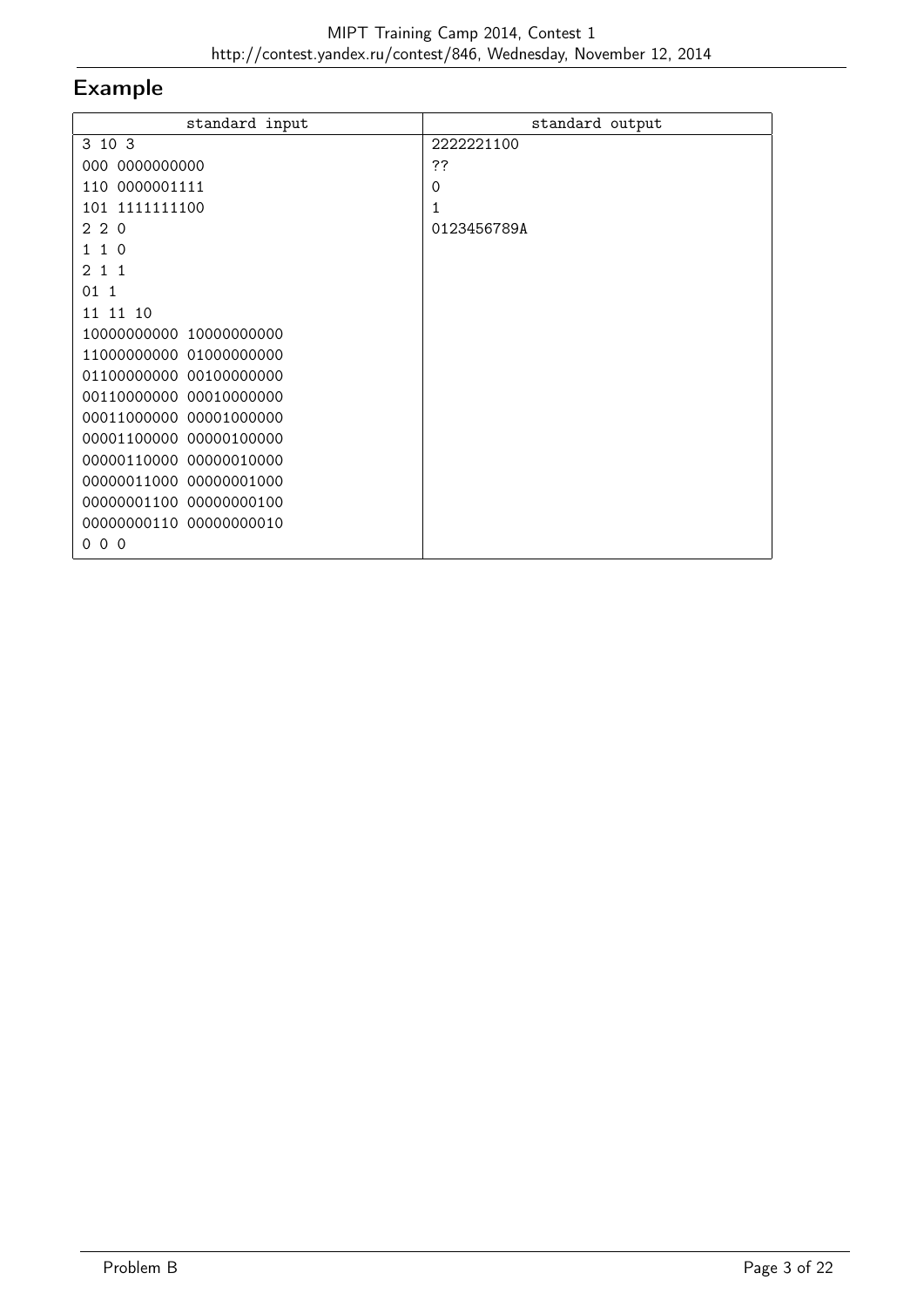## Problem C. Speedrun

| Input file:   | standard input  |
|---------------|-----------------|
| Output file:  | standard output |
| Time limit:   | 6 seconds       |
| Memory limit: | 512 mebibytes   |

Infinite Chronicle -Princess Castle- is a simple role-playing game. There are  $n+1$  checkpoints, numbered 0 through n, and for each  $i = 1, 2, \ldots, n$ , there is a unique one-way road running from checkpoint  $i - 1$ to i. The game starts at checkpoint 0 and ends at checkpoint n. Evil monsters will appear on the roads and the hero will have battles against them. You can save your game progress at any checkpoint; if you lose a battle, you can restart the game from the checkpoint where you have saved for the last time. At the beginning of the game, the progress is automatically saved at checkpoint 0 with no time.

Rabbit Hanako is fond of this game and now interested in speedrunning. Although Hanako is an expert of the game, she cannot always win the battles because of random factors. For each  $i$ , she estimated the probability  $p_i$  to win all the battles along the road from checkpoint  $i - 1$  to i. Everytime she starts at checkpoint  $i-1$ , after exactly one miniutes, she will be at checkpoint i with probability  $p_i$  and where she saved for the last time with probability  $1 - p_i$ .

What puzzles Hanako is that it also takes one minute (!) to save your progress at a checkpoint, so it might be a good idea to pass some checkpoints without saving in order to proceed quickly. The task is to compute the minimum possible expected time needed to complete the game.

#### Input

The input consists of multiple datasets. The number of datasets is no more than 50. Each dataset has two lines: the first line contains an integer  $n (1 \le n \le 10^5)$ , representing the number of roads, and the second line contains n numbers  $p_1, p_2, \ldots, p_n$   $(0 \lt p_i \leq 1)$ , representing the winning probabilities. Each  $p_i$  has exactly two digits after the decimal point. The end of input is denoted as a line containing only a single zero.

## **Output**

For each dataset, display the minimum expected time in minutes with a relative error of at most  $10^{-8}$  in a line.

| standard input        | standard output |
|-----------------------|-----------------|
| $\overline{2}$        | 5.5000000000    |
| $0.50 \; 0.40$        | 4.0476190476    |
| 2                     | 104.0101010101  |
| $0.70\;0.60$          |                 |
| 4                     |                 |
| $0.99$ 1.00 1.00 0.01 |                 |
| 0                     |                 |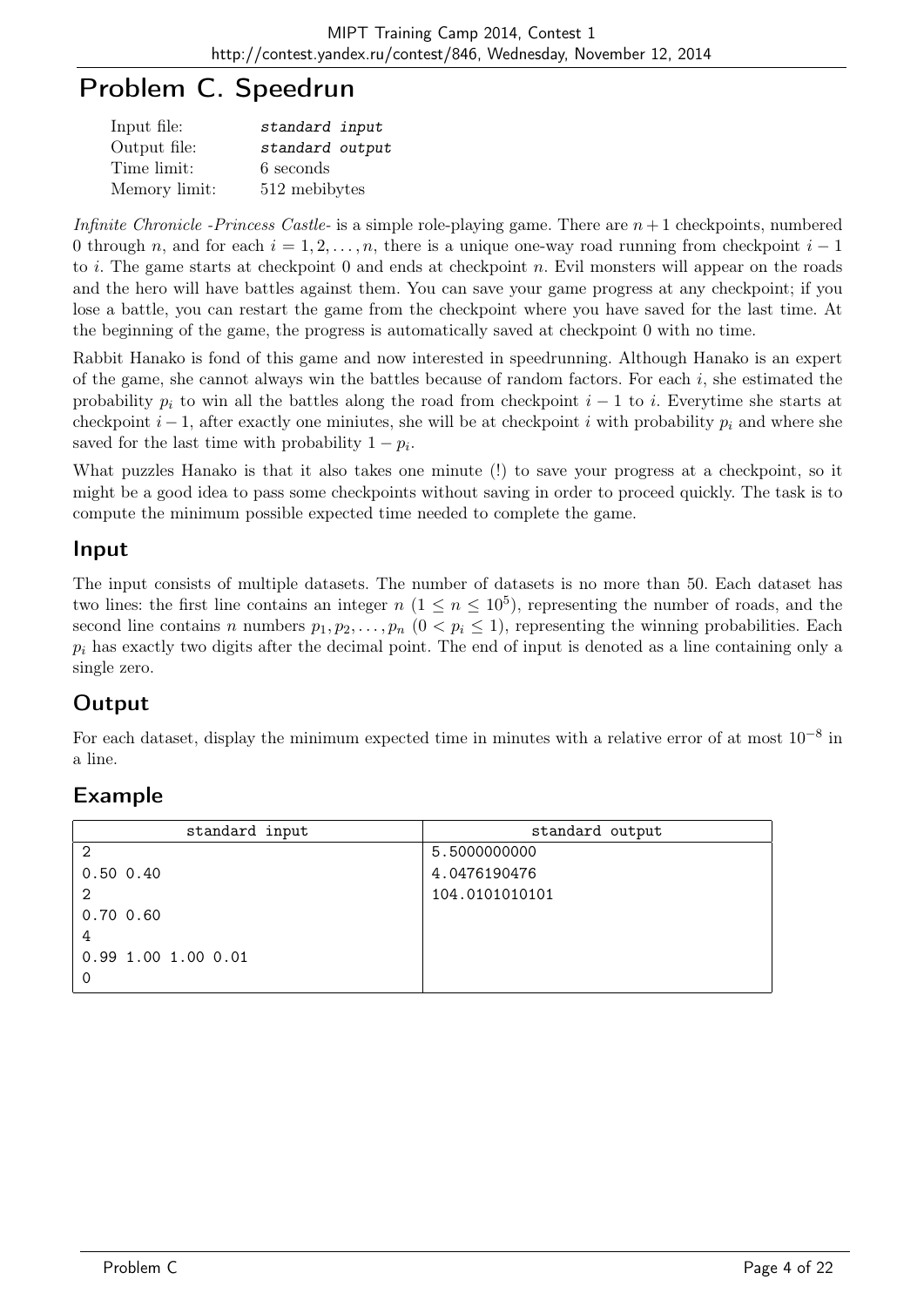## Problem D. Flowers

| Input file:   | standard input  |
|---------------|-----------------|
| Output file:  | standard output |
| Time limit:   | 8 seconds       |
| Memory limit: | 512 mebibytes   |

We have planted N flower seeds, all of which come into different flowers. We want to make all the flowers come out together.

Each plant has a value called vitality, which is initially zero. Watering and spreading fertilizers cause changes on it, and the *i*-th plant will come into flower if its vitality is equal to or greater than  $th_i$ . Note that  $th_i$  may be negative because some flowers require no additional nutrition.

Watering effects on all the plants. Watering the plants with  $W$  liters of water changes the vitality of the *i*-th plant by  $W \times vw_i$  for all  $i$  ( $1 \le i \le n$ ), and costs  $W \times pw$  yen, where W need not be an integer.  $vw_i$ may be negative because some flowers hate water.

We have N kinds of fertilizers, and the *i*-th fertilizer effects only on the *i*-th plant. Spreading  $F_i$  kilograms of the *i*-th fertilizer changes the vitality of the *i*-th plant by  $F_i \times vf_i$ , and costs  $F_i \times pf_i$  yen, where  $F_i$ need not be an integer as well. Each fertilizer is specially made for the corresponding plant, therefore  $v f_i$ is guaranteed to be positive.

Of course, we also want to minimize the cost. Formally, our purpose is described as "to minimize  $W \times$  $pw + \sum_{i=1}^{N} (F_i \times pf_i)$  under  $W \times vw_i + F_i \times vf_i \geq th_i$ ,  $W \geq 0$ , and  $F_i \geq 0$  for all  $i$   $(1 \leq i \leq N)$ ". Your task is to calculate the minimum cost.

#### Input

The input consists of multiple datasets. The number of datasets does not exceed 100, and the data size of the input does not exceed 20MB.

The first line of a dataset contains a single integer N, number of flower seeds. The second line of a dataset contains a single integer  $pw$ , cost of watering one liter. Each of the following N lines describes a flower. The *i*-th line contains four integers,  $vw_i$ ,  $pf_i$ ,  $vf_i$ , and  $th_i$ , separated by a space.

You can assume that  $1 \le N \le 10^5$ ,  $1 \le pw \le 100$ ,  $-100 \le vw_i \le 100$ ,  $1 \le pf_i \le 100$ ,  $1 \le vf_i \le 100$ , and  $-100 \leq th_i \leq 100$ .

The end of the input is indicated by a line containing a zero.

#### Output

For each dataset, output a line containing the minimum cost to make all the flowers come out. The output must have an absolute or relative error at most  $10^{-4}$ .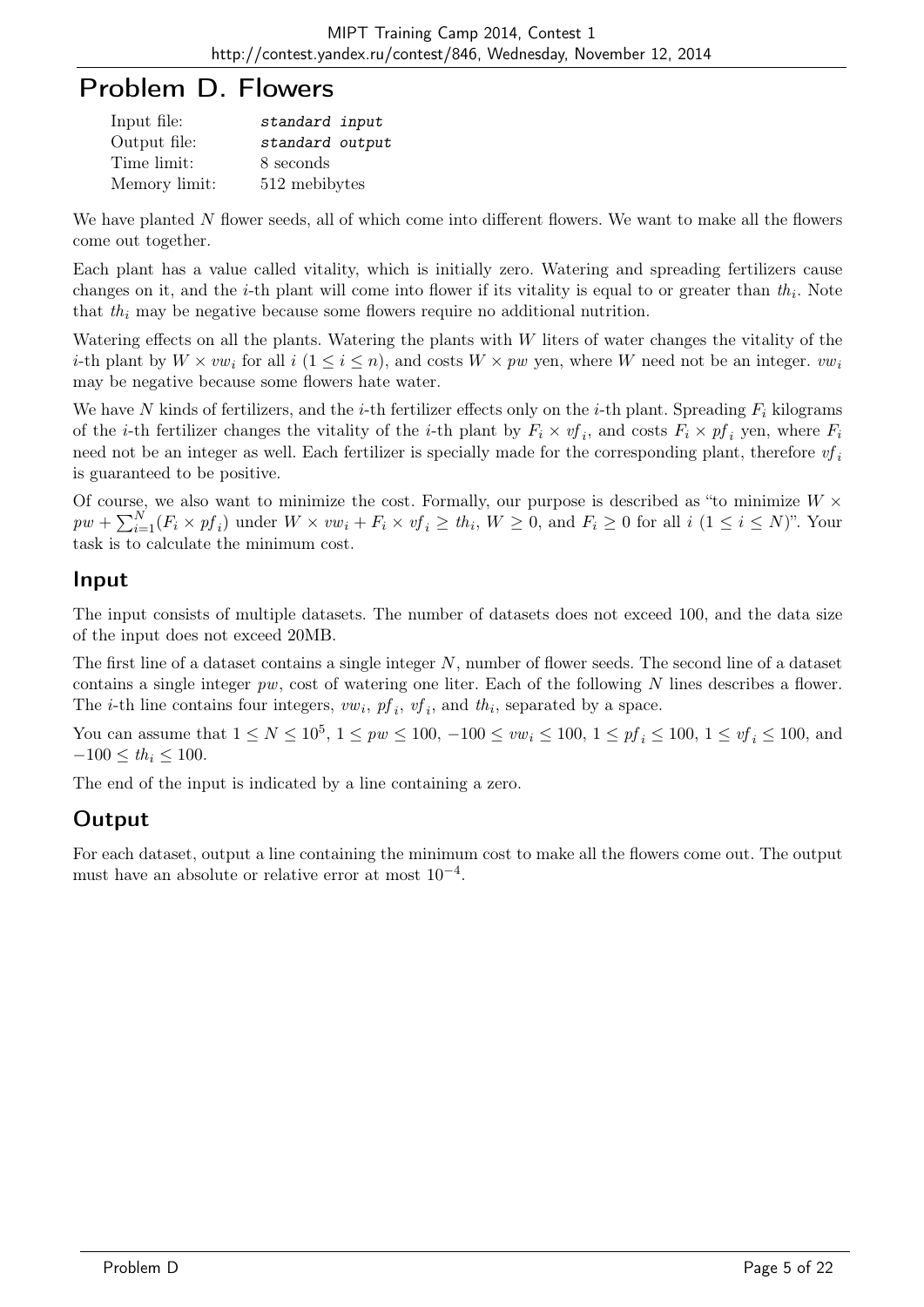| standard input      | standard output     |
|---------------------|---------------------|
| $\mathsf{3}$        | 43.5                |
| 10                  | 36                  |
| 4 3 4 10            | 13.5                |
| 5 4 5 20            | $\mathsf{O}\xspace$ |
| 6 5 6 30            |                     |
| 3                   |                     |
| $\overline{7}$      |                     |
| $-4$ 3 4 $-10$      |                     |
| 5 4 5 20            |                     |
| 6 5 6 30            |                     |
| 3                   |                     |
| $\mathbf{1}$        |                     |
| $-4$ 3 4 $-10$      |                     |
| $-5$ 4 5 $-20$      |                     |
| 6 5 6 30            |                     |
| 3                   |                     |
| $10$                |                     |
| $-4$ 3 4 $-10$      |                     |
| $-5$ 4 5 $-20$      |                     |
| $-6$ 5 6 $-30$      |                     |
| $\mathsf{O}\xspace$ |                     |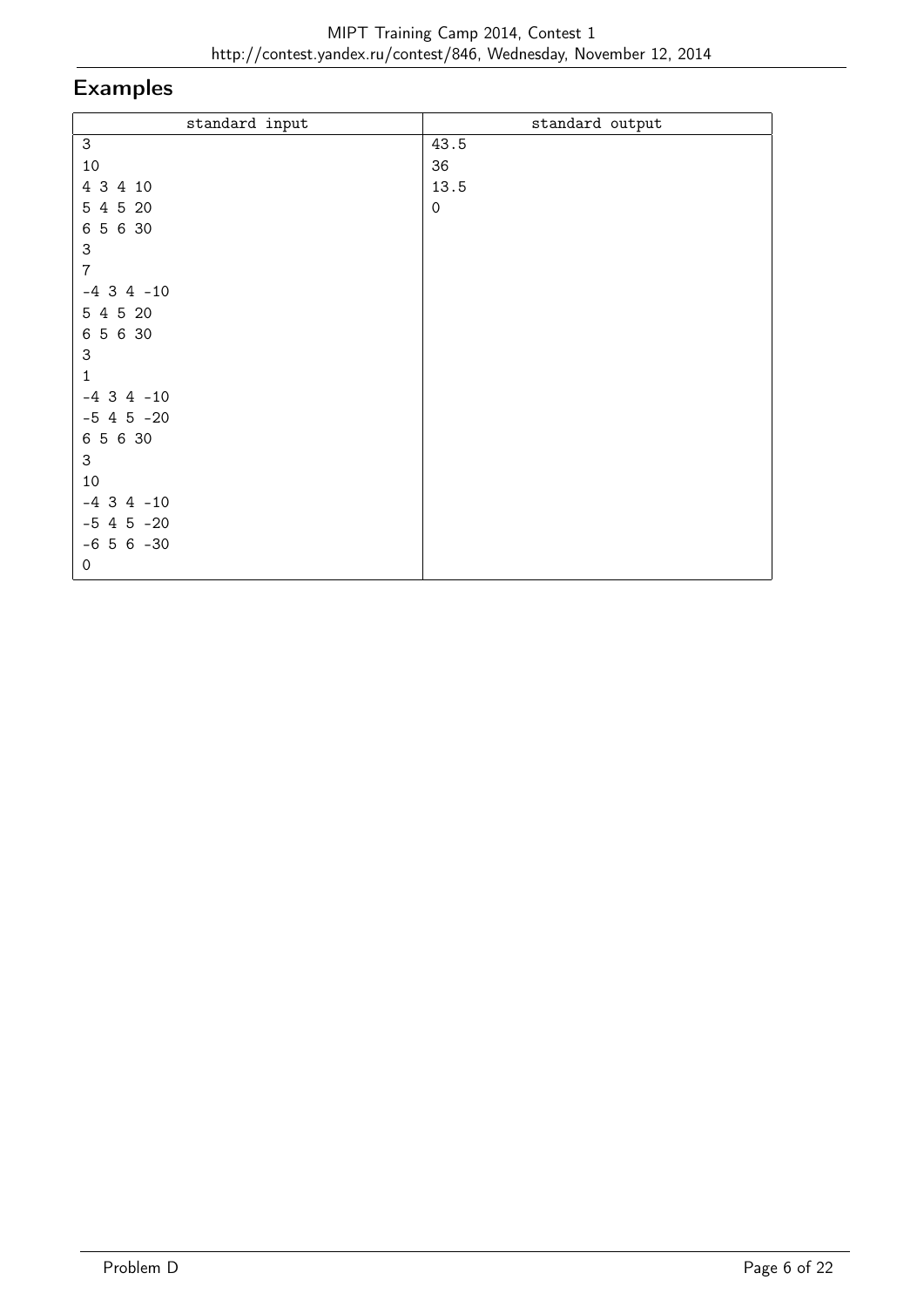# Problem E. Square in Circles

| Input file:   | standard input  |
|---------------|-----------------|
| Output file:  | standard output |
| Time limit:   | 3 seconds       |
| Memory limit: | 512 mebibytes   |

Eastern Circles Island is known for its mysterious shape: it is a completely flat island with its shape being a union of circles whose centers are on the x-axis and their inside regions.

The King of Eastern Circles Island plans to build a large square on Eastern Circles Island in order to celebrate the fiftieth anniversary of his accession. The King wants to make the square as large as possible. The whole area of the square must be on the surface of Eastern Circles Island, but any area of Eastern Circles Island can be used for the square. He also requires that the shape of the square is square (of course!) and at least one side of the square is parallel to the x-axis.

You, a minister of Eastern Circles Island, are now ordered to build the square. First, the King wants to know how large the square can be. You are given the positions and radii of the circles that constitute Eastern Circles Island. Answer the side length of the largest possible square.

N circles are given in an ascending order of their centers' x-coordinates. You can assume that for all  $i$  $(1 \leq i \leq N-1)$ , the *i*-th and  $(i+1)$ -st circles overlap each other. You can also assume that no circles are completely overlapped by other circles.



Picture above shows shape of Eastern Circles Island and one of the largest possible squares for test case 1 of sample input.

#### Input

The input consists of multiple datasets. The number of datasets does not exceed 30.

The first line of a dataset contains a single integer  $N$  ( $1 \le N \le 50,000$ ), the number of circles that constitute Eastern Circles Island. Each of the following N lines describes a circle. The  $(i + 1)$ -st line contains two integers  $X_i$  (-100,000 ≤  $X_i$  ≤ 100,000) and  $R_i$  (1 ≤  $R_i$  ≤ 100,000).  $X_i$  denotes the xcoordinate of the center of the *i*-th circle and  $R_i$  denotes the radius of the *i*-th circle. The y-coordinate of every circle is 0, that is, the center of the *i*-th circle is at  $(X_i, 0)$ .

You can assume the followings.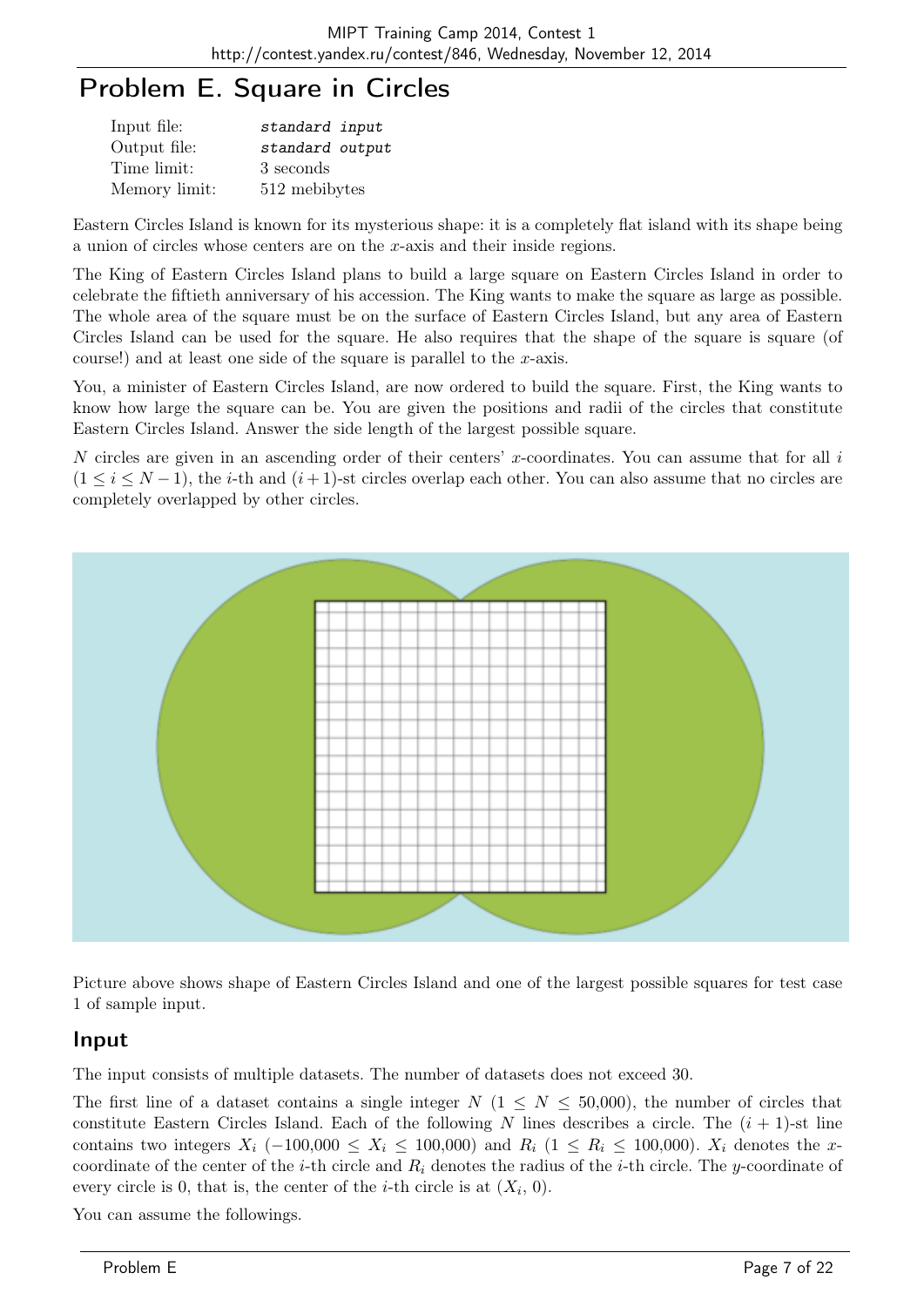- For all  $i$   $(1 \leq i \leq N-1)$ ,  $X_i$  is strictly less than  $X_{i+1}$ .
- For all  $i$   $(1 \le i \le N-1)$ , the *i*-th circle and the  $(i + 1)$ -st circle have at least one common point  $(X_{i+1} - X_i \leq R_i + R_{i+1}).$
- Every circle has at least one point that is not inside or on the boundary of any other circles.

The end of the input is indicated by a line containing a zero.

## **Output**

For each dataset, output a line containing the side length of the square with the largest area. The output must have an absolute or relative error at most  $10^{-4}$ .

| standard input | standard output    |
|----------------|--------------------|
| 2              | 12.489995996796796 |
| 08             | 9.899494936611665  |
| 10 8           |                    |
| 2              |                    |
| 0 7            |                    |
| 10 7           |                    |
| 0              |                    |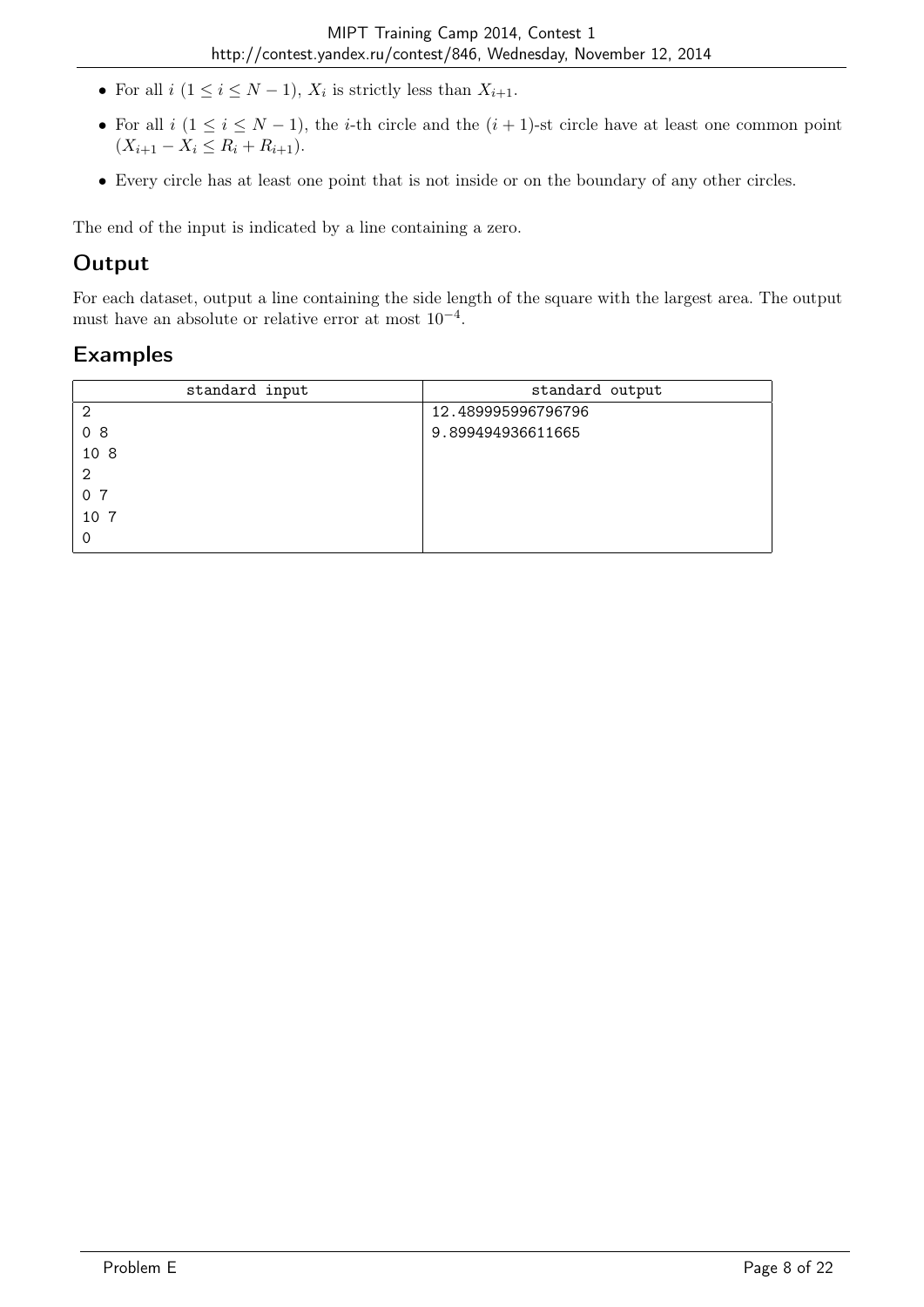# Problem F. Reverse a Road II

| Input file:   | standard input  |
|---------------|-----------------|
| Output file:  | standard output |
| Time limit:   | 2 seconds       |
| Memory limit: | 512 mebibytes   |

JAG Kingdom is a strange kingdom such that its  $N$  cities are connected only by one-way roads. The  $N$ cities are numbered 1 through N. ICPC (International Characteristic Product Corporation) transports its products from the factory at the city S to the storehouse at the city T in JAG Kingdom every day. For efficiency, ICPC uses multiple trucks at once. Each truck starts from  $S$  and reaches  $T$  on the one-way road network, passing through some cities (or directly). In order to reduce risks of traffic jams and accidents, no pair of trucks takes the same road.

Now, ICPC wants to improve the efficiency of daily transports, while ICPC operates daily transports by as many trucks as possible under the above constraint. JAG Kingdom, whose finances are massively affected by ICPC, considers to change the direction of one-way roads in order to increase the number of trucks for daily transports of ICPC. Because reversal of many roads causes confusion, JAG Kingdom decides to reverse at most a single road.

If there is no road such that reversal of the road can improve the transport efficiency, JAG Kingdom need not reverse any roads. Check whether reversal of a single road can improve the current maximum number of trucks for daily transports. And if so, calculate the maximum number of trucks which take disjoint sets of roads when a one-way road can be reversed, and the number of roads which can be chosen as the road to be reversed to realize the maximum.

#### Input

The input consists of multiple datasets. The number of dataset is no more than 100.

The first line of each dataset contains four integers: the number of cities  $N (2 \le N \le 1,000)$ , the number of roads M (1 < M < 10,000), the city with the factory S and the city with the storehouse T (1 < S, T < N,  $S \neq T$ ).

The following  $M$  lines describe the information of the roads. The  $i$ -th line of them contains two integers  $a_i$  and  $b_i$   $(1 \le a_i, b_i \le N, a_i \ne b_i)$ , meaning that the *i*-th road is directed from  $a_i$  to  $b_i$ .

The end of input is indicated by a line containing four zeros.

## **Output**

For each dataset, output two integers separated by a single space in a line as follows: If reversal of a single road improves the current maximum number of trucks for daily transports, the first output integer is the new maximum after reversal of a road, and the second output integer is the number of roads which can be chosen as the road to be reversed to realize the new maximum. Otherwise, i.e. if the current maximum cannot be increased by any reversal of a road, the first output integer is the current maximum and the second output integer is 0.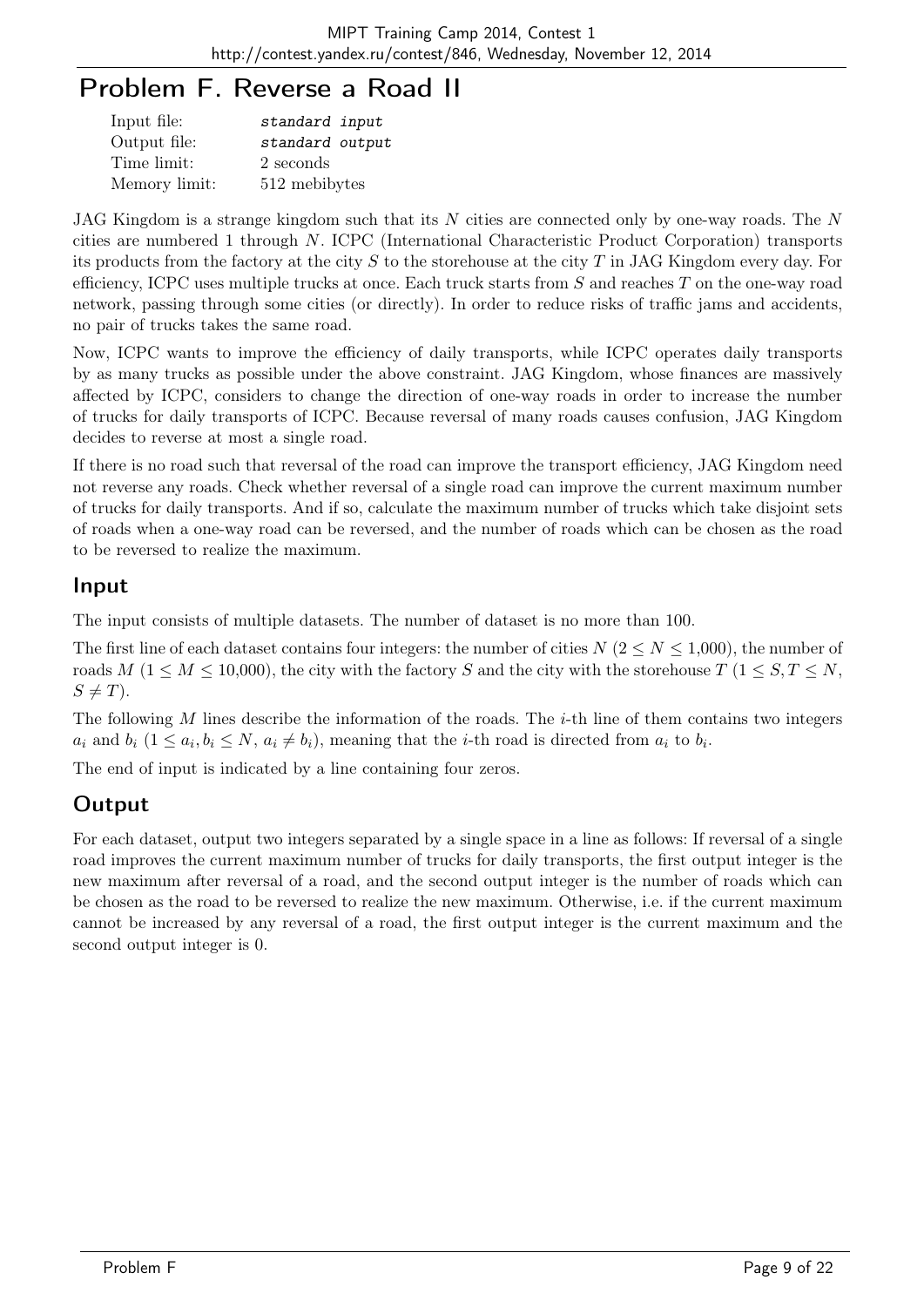| $\texttt{standard}$ input | standard output |
|---------------------------|-----------------|
| 4 4 1 4                   | $1\,2$          |
| $1\,$ $2\,$               | 2 <sub>1</sub>  |
| 3 <sub>1</sub>            | $0\quad 0$      |
| 4 <sub>2</sub>            |                 |
| $3\quad 4$                | 46              |
| 7 8 1 7                   | 15 0            |
| $1\,$ 2                   |                 |
| $1\,$ $3\,$               |                 |
| $2\,$ 4<br>34             |                 |
| 4 5                       |                 |
| 46                        |                 |
| 5 7                       |                 |
| 7 6                       |                 |
| 6 4 5 2                   |                 |
| $1\,$ $2\,$               |                 |
| 13                        |                 |
| 45                        |                 |
| 56                        |                 |
| 10 21 9 10                |                 |
| 91                        |                 |
| 92<br>9 3                 |                 |
| 94                        |                 |
| $10\,1$                   |                 |
| $10\,$ $2\,$              |                 |
| 10 3                      |                 |
| 10 4                      |                 |
| $1\,$ 5                   |                 |
| $2\,$ 5                   |                 |
| 26                        |                 |
| 36                        |                 |
| 3 7                       |                 |
| 4 7<br>4 8                |                 |
| $1\,$ 8                   |                 |
| 5 10                      |                 |
| 6 10                      |                 |
| 710                       |                 |
| $10\,$ 8                  |                 |
| 10 9                      |                 |
| $2\ 15\ 1\ 2$             |                 |
| $1\,$ 2                   |                 |
| $1\,$ 2                   |                 |
| $1\,$ 2<br>$1\,$ 2        |                 |
| $1\,$ 2                   |                 |
| $1\,$ $2\,$               |                 |
| $1\,$ 2                   |                 |
| $1\ 2$                    |                 |
| $1\,$ 2                   |                 |
| $1\,$ 2                   |                 |
| $1\,$ 2                   |                 |
| $1\,$ 2                   |                 |
| $1\,$ $2\,$               |                 |
| $1\,$ 2                   |                 |
| $1\quad 2$                |                 |
| 0 0 0 0                   |                 |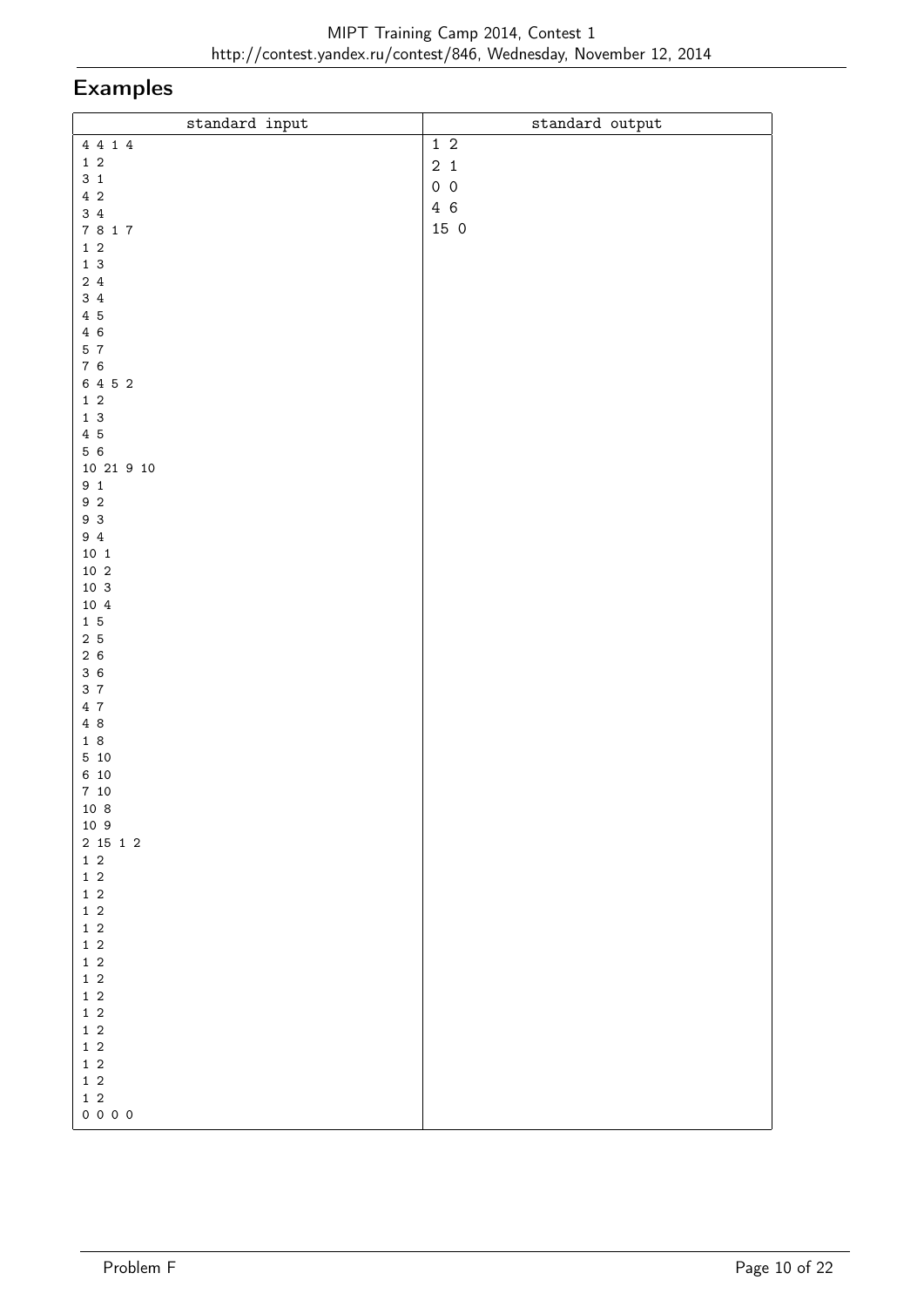## Problem G. Cookie Counter

| Input file:   | standard input  |
|---------------|-----------------|
| Output file:  | standard output |
| Time limit:   | 3 seconds       |
| Memory limit: | 512 mebibytes   |

One day, my grandmas left N cookies. My elder sister and I were going to eat them immediately, but there was the instruction. It said

- Cookies will go bad; you should eat all of them within  $D$  days.
- $\bullet$  Be careful about overeating; you should eat strictly less than  $X$  cookies in a day.

My sister said "How many ways are there to eat all of the cookies? Let's try counting!"

Two ways are considered different if there exists a day such that the numbers of the cookies eaten on that day are different in the two ways. For example, if  $N$ ,  $D$  and  $X$  are 5, 2 and 5 respectively, the number of the ways is 4:

- Eating 1 cookie on the first day and 4 cookies on the second day.
- Eating 2 cookies on the first day and 3 cookies on the second day.
- Eating 3 cookies on the first day and 2 cookies on the second day.
- Eating 4 cookies on the first day and 1 cookie on the second day.

I noticed the number of the ways would be very huge and my sister would die before counting it. Therefore, I tried to count it by a computer program to save the life of my sister.

#### Input

The input consists of multiple datasets. The number of datasets is no more than 100. For each dataset, three numbers  $N$  ( $1 \le N \le 2,000$ ),  $D$  ( $1 \le D \le 10^{12}$ ) and  $X$  ( $1 \le X \le 2,000$ ) are written in a line and separated by a space. The end of input is denoted by a line that contains three zeros.

#### **Output**

Print the number of the ways modulo 1,000,000,007 in a line for each dataset.

| standard input | standard output |  |
|----------------|-----------------|--|
| 5 2 5          | 4               |  |
| 3 3 3          |                 |  |
| 545            | 52              |  |
| 4 1 2          | 0               |  |
| 1 5 1          | 0               |  |
| 1250 50 50     | 563144298       |  |
| 000            |                 |  |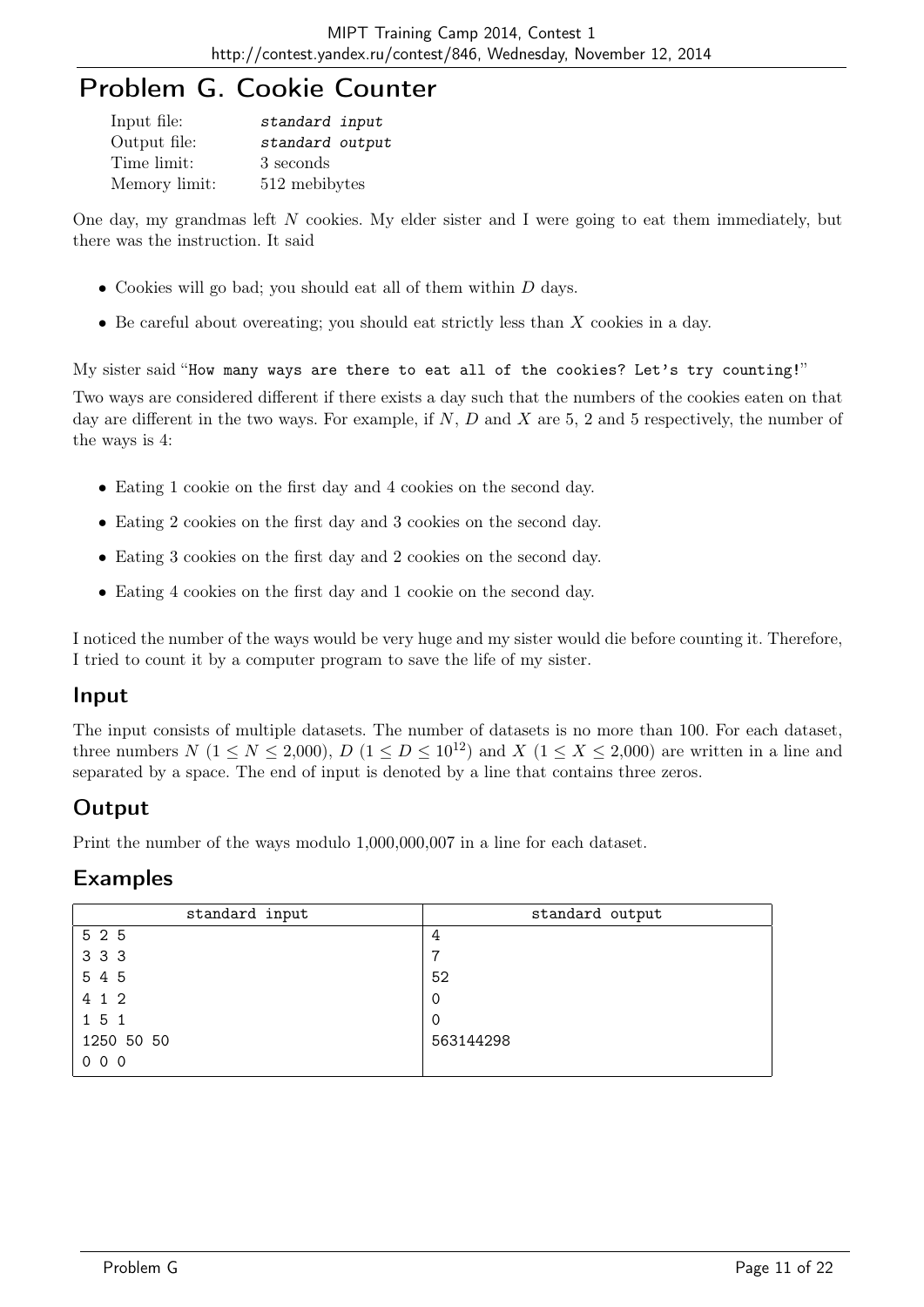## Problem H. Points and Lines

| Input file:   | standard input  |
|---------------|-----------------|
| Output file:  | standard output |
| Time limit:   | 1 second        |
| Memory limit: | 512 mebibytes   |

One day, you found an old scroll with strange texts on it.

You revealed that the text was actually an expression denoting the position of the hidden treasure. The expression consists of following three operations:

- From two points, yield a line on which the points lie.
- From a point and a line, yield a point that is symmetric to the given point with respect to the line.
- From two lines, yield a point that is the intersection of the lines.

The syntax of the expression is denoted by following BNF:

```
<expression> ::= <point>
<point> ::= <point-factor> | <line> "@" <line-factor> | <line> "@" <point-factor> | <point> "@" <line-factor> | <point> "@" <line-factor> | <
<point-factor> ::= "(" <number> "," <number> ")" | "(" <point> ")"
<line> ::= <line-factor> | <point> "@" <point-factor>
\langleline-factor> ::= "(" \langleline> ")"
<number> ::= <zero-digit> | <positive-number> | <negative-number>
<positive-number> ::= <nonzero-digit> | <positive-number> <digit>
<negative-number> ::= "-" <positive-number>
<digit> ::= <zero-digit> | <nonzero-digit>
<sub>zero-digit</sub></sub>
<nonzero-digit> ::= "1" | "2" | "3" | "4" | "5" | "6" | "7" | "8" | "9"
```
Each  $\leq$  point  $\leq$  or  $\leq$  point-factor  $\geq$  denotes a point, whereas each  $\leq$  line or  $\leq$  line-factor  $\geq$  denotes a line. The former notion of  $\leq$  point-factor $\geq$   $(X, Y)$  represents a point which has X for x-coordinate and Y for y-coordinate on the 2-dimensional plane. "@" indicates the operations on two operands. Since each operation is distinguishable from others by its operands' types (i.e. a point or a line), all of these operations are denoted by the same character "@". Note that "@" is left-associative, as can be seen from the BNF.

Your task is to determine where the treasure is placed.

#### Input

The input consists of multiple datasets. Each dataset is a single line which contains an expression denoting the position of treasure.

It is guaranteed that each dataset satisfies the following conditions:

- The length of the string never exceeds  $10^2$ .
- If both operands of "@" are points, their distance is greater than 1.
- If both operands of "@" are lines, they are never parallel.
- The absolute values of points' coordinates never exceed  $10^2$  at any point of evaluation.

You can also assume that there are at most 100 datasets.

The input ends with a line that contains only a single "#".

### **Output**

For each dataset, print the X and Y coordinates of the point, denoted by the expression, in this order. The output will be considered correct if its absolute or relative error is at most  $10^{-2}$ .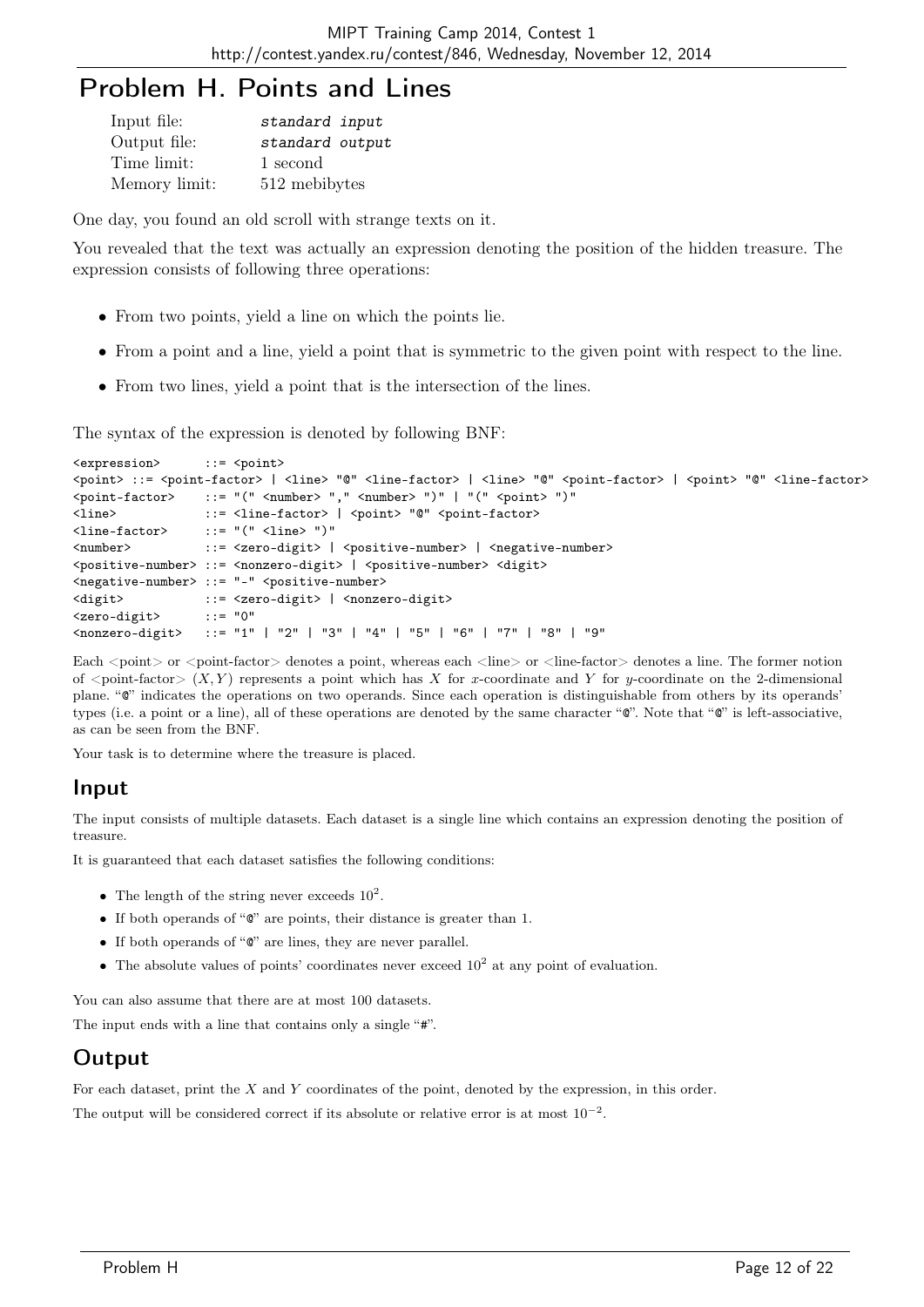| standard input                                                              | standard output           |
|-----------------------------------------------------------------------------|---------------------------|
| ((0,0)@(1,1))@((4,1)@(2,5))                                                 | 3.00000000 3.00000000     |
| $((0,0)@(3,1))@((1,-3)@(2,-1))$                                             | 3.00000000 1.00000000     |
| $(0,0)$ $(1,1)$ $(4,1)$                                                     | 1.00000000 4.00000000     |
| $(0,0)$ $\mathfrak{O}(1,1)$ $\mathfrak{O}(4,1)$                             | 0.00000000 2.00000000     |
| (((0,0)@((10,20)@(((30,40))))                                               | $-10.0000000010.00000000$ |
| $((0,0)@(3,1))@((1,-3)@(2,-1))@(100,-100)@(100,10099.83681795 -91.92248853$ |                           |
| #                                                                           |                           |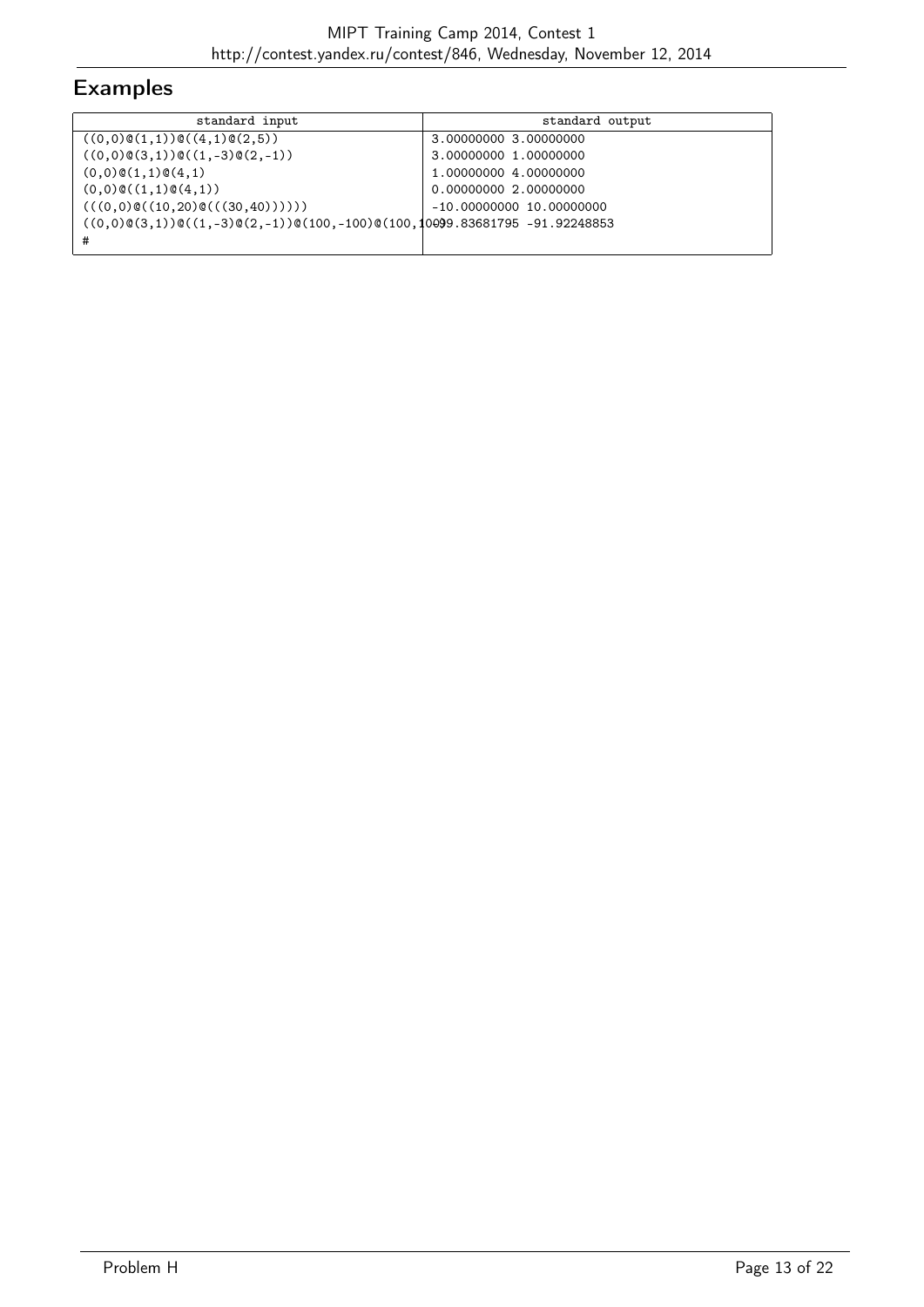# Problem I. Color the Map Extreme

| Input file:   | standard input  |
|---------------|-----------------|
| Output file:  | standard output |
| Time limit:   | 1 second        |
| Memory limit: | 512 mebibytes   |

You have just transferred to another world, and got a map of this world. There are several countries in this world. Each country has a connected territory, which is drawn on the map as a simple polygon consisting of its border segments in the 2-dimensional plane.

You are strange to this world, so you would like to paint countries on the map to distinguish them. If you paint adjacent countries with same color, it would be rather difficult to distinguish the countries. Therefore, you want to paint adjacent countries with different colors. Here, we define two countries are adjacent if their borders have at least one common segment whose length is strictly greater than 0. Note that two countries are NOT considered adjacent if the borders only touch at points.

Because you don't have the currency of this world, it is hard for you to prepare many colors. What is the minimum number of colors to paint the map such that adjacent countries can be painted with different colors?

#### Input

The input consists of multiple datasets. The number of dataset is no more than 35.

The first line of each dataset contains an integer  $n$  ( $1 \leq n \leq 35$ ), which denotes the number of countries in this world.

The rest of each dataset describes the information of n polygons representing the countries. The first line of the information of the *i*-th polygon contains an integer  $m_i$  ( $3 \le m_i \le 50$ ), which denotes the number of vertices. The following  $m_i$  lines describe the coordinates of the vertices in the counter-clockwise order. The j-th line of them contains two integers  $x_{i,j}$  and  $y_{i,j}$   $(|x_{i,j}|, |y_{i,j}| \leq 10^3)$ , which denote the coordinates of the j-th vertex of the i-th polygon.

You can assume the followings.

- Each polygon has an area greater than 0.
- Two vertices of the same polygon have distinct coordinates.
- Two segments of the same polygon do not have any common points except that exactly two segments meet at each vertex.
- Two polygons have no common area.

The end of input is indicated by a line containing a single zero.

### **Output**

For each dataset, output the minimum number of colors to paint the map such that adjacent countries are painted with different colors in a line.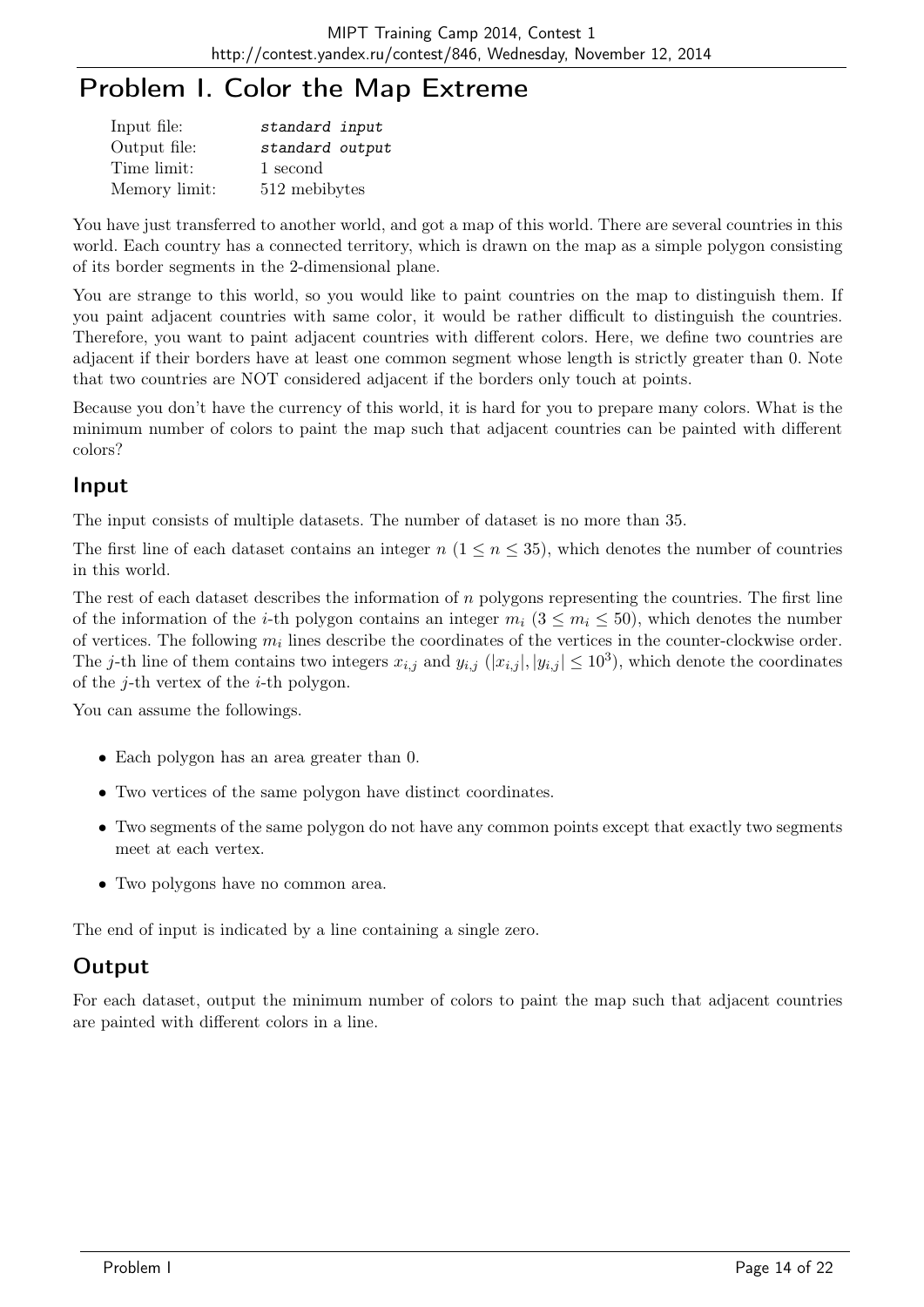| $\operatorname{standard}$ input | $\texttt{standard}$ $\texttt{output}$ |
|---------------------------------|---------------------------------------|
| $\mathbf 1$                     | $\mathbf 1$                           |
| $\mathsf{3}$                    | $\sqrt{2}$                            |
| $0\quad 0$                      | $\ensuremath{\mathsf{3}}$             |
| 10                              |                                       |
| 0 <sub>1</sub>                  |                                       |
| $\overline{4}$                  |                                       |
| $\overline{4}$                  |                                       |
| $0\quad 0$                      |                                       |
| 10 0                            |                                       |
| 10 10                           |                                       |
| 010                             |                                       |
| $\overline{4}$                  |                                       |
| 10 0                            |                                       |
| $20\hskip 4pt$ $0\hskip 4pt$    |                                       |
| $20\;\;10$                      |                                       |
| 10 10                           |                                       |
| $\overline{4}$                  |                                       |
| $0$ 10                          |                                       |
| 10 10                           |                                       |
| 10 20                           |                                       |
| 020                             |                                       |
| $\overline{4}$                  |                                       |
| $10\hskip 4pt 10$               |                                       |
| $20\;\;10$                      |                                       |
| $20\,$ $20\,$                   |                                       |
| $10\,$ $20\,$                   |                                       |
| $\mathsf{3}$                    |                                       |
| $\overline{4}$                  |                                       |
| $-10 - 10$                      |                                       |
| $2\,$ $2\,$                     |                                       |
| $10\hskip 4pt 10$               |                                       |
| $-11\,$ 7                       |                                       |
| $\mathsf 3$                     |                                       |
| $-1 -1$                         |                                       |
| $1 - 1$                         |                                       |
| $0\quad 0$                      |                                       |
| $\mathsf{3}$                    |                                       |
| $0\quad 0$                      |                                       |
| $3 - 3$                         |                                       |
| $20\,$ $20\,$                   |                                       |
| $\mathsf{O}\xspace$             |                                       |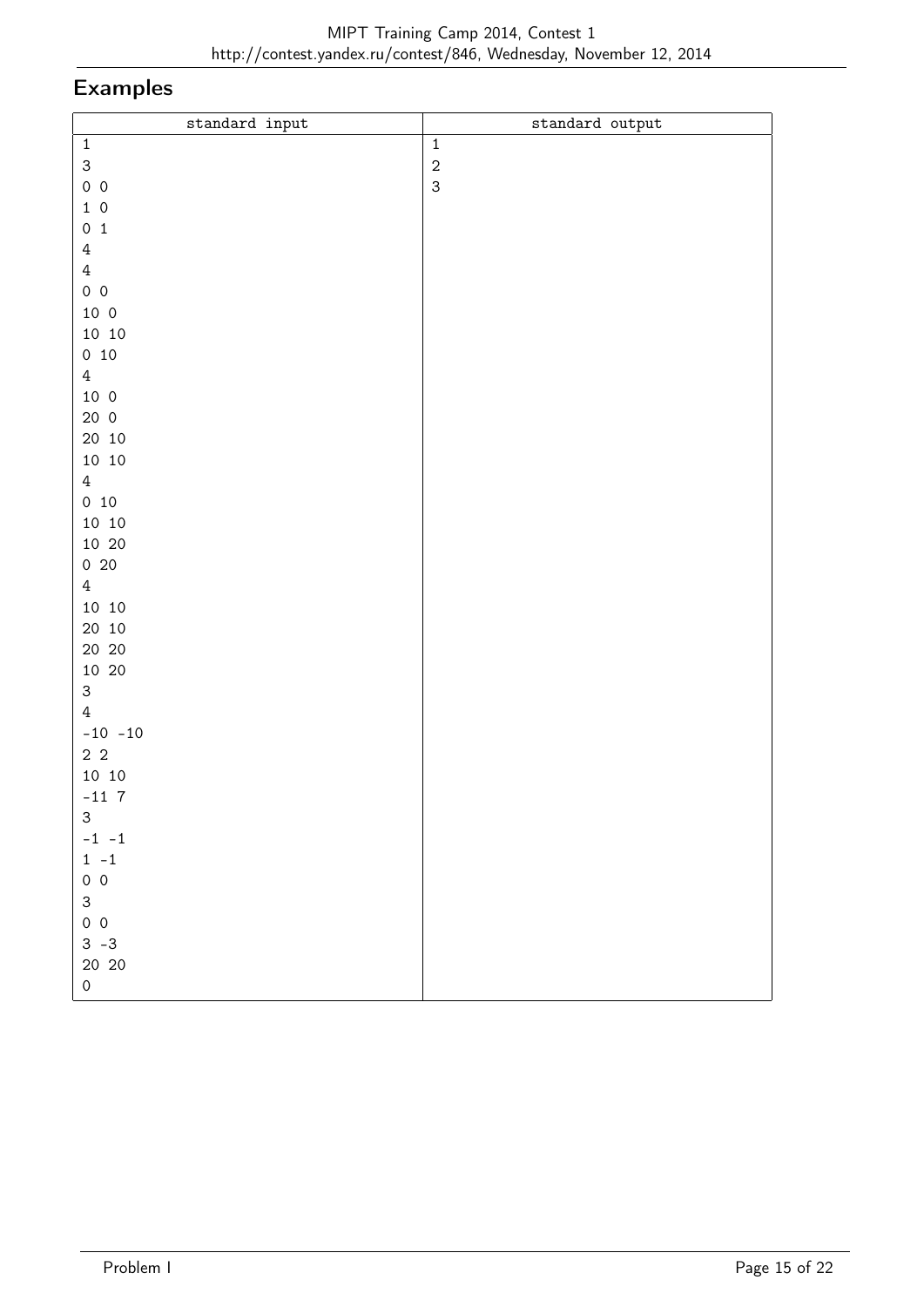|  |  | MIPT Training Camp 2014, Contest 1                                 |  |  |
|--|--|--------------------------------------------------------------------|--|--|
|  |  | http://contest.yandex.ru/contest/846, Wednesday, November 12, 2014 |  |  |

| standard input                     | standard output |
|------------------------------------|-----------------|
| $\boldsymbol{7}$<br>$\overline{4}$ | 3               |
| 46 12                              |                 |
| 52 12<br>53 15                     |                 |
| 45 15<br>32                        |                 |
| 67 1<br>70 0                       |                 |
| 73 1<br>77 3                       |                 |
| 79 5<br>80 8                       |                 |
| 77 8                               |                 |
| 76 5<br>74 4                       |                 |
| 71 3<br>70 3                       |                 |
| 67 4<br>65 6                       |                 |
| 63 8<br>62 14                      |                 |
| 64 19<br>66 21                     |                 |
| 70 22<br>75 21                     |                 |
| 78 16<br>80 16                     |                 |
| 80 17<br>79 20                     |                 |
| 78 22<br>74 24                     |                 |
| 67 24                              |                 |
| 63 22<br>61 19                     |                 |
| 60 15<br>60 10                     |                 |
| 62 5<br>64 3                       |                 |
| 5<br>74 14                         |                 |
| 80 14<br>80 16                     |                 |
| 78 16<br>74 16                     |                 |
| 19<br>34 0                         |                 |
| 37 0<br>37 19                      |                 |
| 36 22<br>35 23                     |                 |
| 32 24<br>30 24                     |                 |
| 27 24                              |                 |
| 25 23<br>23 20                     |                 |
| 23 18<br>23 15                     |                 |
| 26 15<br>26 18                     |                 |
| 27 20<br>29 21                     |                 |
| 32 21<br>34 20                     |                 |
| 34 18<br>$\overline{4}$            |                 |
| 47 0<br>50 0                       |                 |
| 42 24<br>39 24                     |                 |
| $\overline{4}$<br>79 20            |                 |
| 80 17<br>80 22                     |                 |
| 78 22                              |                 |
| $\overline{4}$<br>50 0             |                 |
| 58 24<br>56 24                     |                 |
| 49 3<br>$\mathsf{o}\,$             |                 |
|                                    |                 |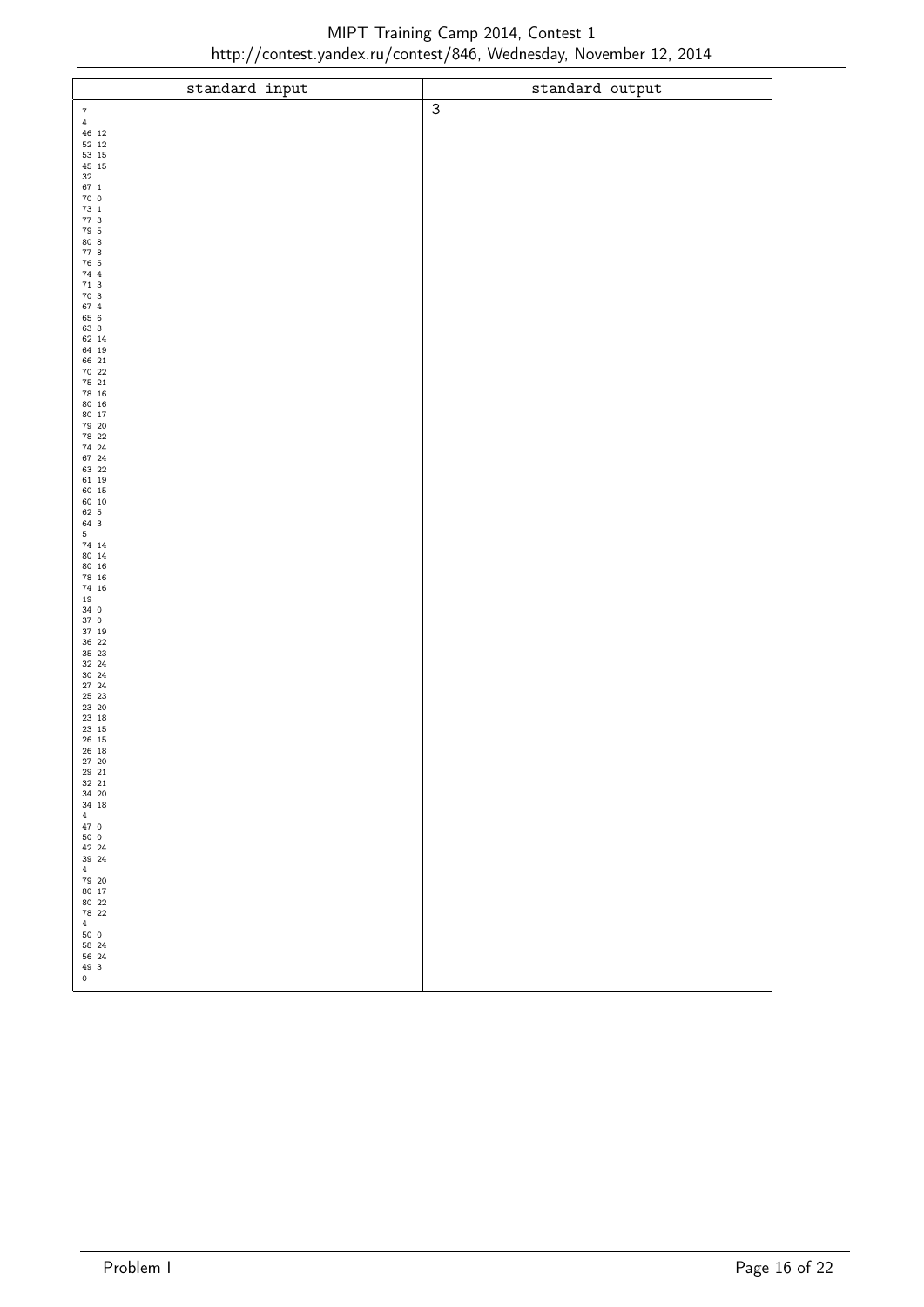|  |  | MIPT Training Camp 2014, Contest 1                                 |  |  |
|--|--|--------------------------------------------------------------------|--|--|
|  |  | http://contest.yandex.ru/contest/846, Wednesday, November 12, 2014 |  |  |

| standard input      | standard output |
|---------------------|-----------------|
| $\overline{4}$      | $\overline{4}$  |
| $10\,$              |                 |
| 34 21               |                 |
| 34 14               |                 |
| 35 14               |                 |
| 35 19               |                 |
| 40 19               |                 |
| 40 20               |                 |
| 35 20               |                 |
| 35 22               |                 |
| 30 22               |                 |
| 30 21               |                 |
| 16                  |                 |
| 20 24               |                 |
| 21 24               |                 |
| 21 33               |                 |
| 42 33               |                 |
| 42 20               |                 |
| 40 20               |                 |
| 40 19               |                 |
| 45 19               |                 |
| 45 5                |                 |
| 40 5                |                 |
| 40 4                |                 |
| 46 4                |                 |
| 46 20               |                 |
| 43 20               |                 |
| 43 34               |                 |
| 20 34               |                 |
| $10\,$              |                 |
| 26 21               |                 |
| 26 14               |                 |
| 27 14               |                 |
| 27 21               |                 |
| 30 21               |                 |
| 30 22               |                 |
| 21 22               |                 |
| 21 24               |                 |
| 20 24               |                 |
| 20 21               |                 |
| 12                  |                 |
| 34 8                |                 |
| 34 4                |                 |
| 40 4                |                 |
| 40 5                |                 |
| 35 5                |                 |
| 35 14               |                 |
| 34 14               |                 |
| 34 9                |                 |
| 27 9                |                 |
| 27 14               |                 |
| 26 14               |                 |
|                     |                 |
| 26 8                |                 |
| $\mathsf{O}\xspace$ |                 |

In system all three samples are merged in one (with 5 integers in the answer).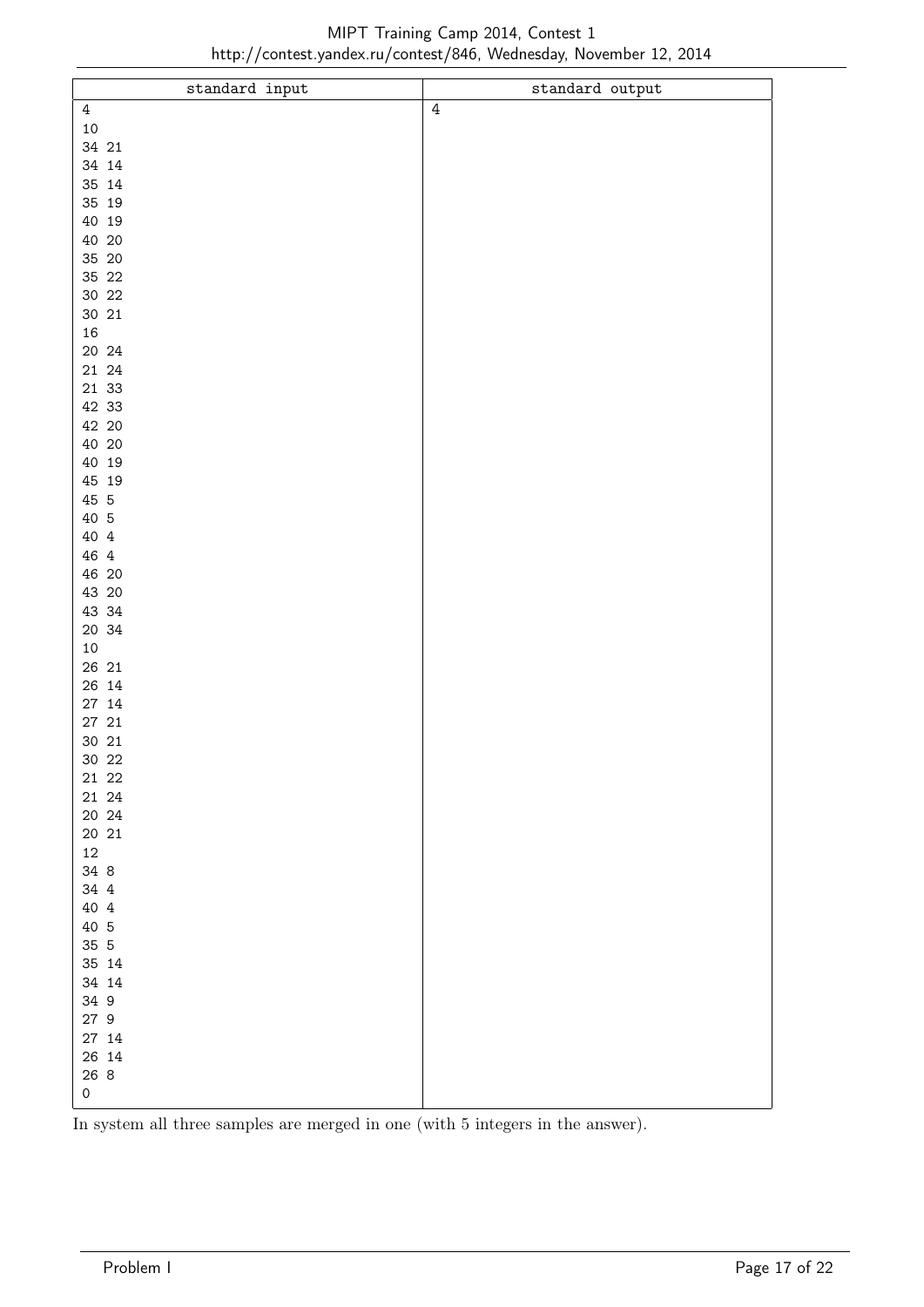# Problem J. Website Tour

| Input file:   | standard input  |
|---------------|-----------------|
| Output file:  | standard output |
| Time limit:   | 3 seconds       |
| Memory limit: | 512 mebibytes   |

You want to compete in ICPC (Intergalactic Contest of Point Collection). In this contest, we move around in  $N$  websites, numbered 1 through  $N$ , within a time limit and collect points as many as possible. We can start and end on any website.

There are M links between the websites, and we can move between websites using these links. You can assume that it doesn't take time to move between websites. These links are directed and websites may have links to themselves.

In each website i, there is an advertisement and we can get  $p_i$  point(s) by watching this advertisement in  $t_i$  seconds. When we start on or move into a website, we can decide whether to watch the advertisement or not. But we cannot watch the same advertisement more than once before using any link in the website, while we can watch it again if we have moved among websites and returned to the website using one or more links, including ones connecting a website to itself. Also we cannot watch the advertisement in website i more than  $k_i$  times.

You want to win this contest by collecting as many points as you can. So you decided to compute the maximum points that you can collect within  $T$  seconds.

#### Input

The input consists of multiple datasets. The number of dataset is no more than 60.

The first line of each dataset contains three integers  $N$  ( $1 \le N \le 100$ ),  $M$  ( $0 \le M \le 1,000$ ) and  $T (1 \leq T \leq 10,000)$ , which denote the number of websites, the number of links, and the time limit, respectively. All the time given in the input is expressed in seconds.

The following  $N$  lines describe the information of advertisements. The  $i$ -th of them contains three integers  $p_i$   $(1 \leq p_i \leq 10,000)$ ,  $t_i$   $(1 \leq t_i \leq 10,000)$  and  $k_i$   $(1 \leq k_i \leq 10,000)$ , which denote the points of the advertisement, the time required to watch the advertisement, and the maximum number of times you can watch the advertisement in website  $i$ , respectively.

The following M lines describe the information of links. Each line contains two integers  $a_i$  and  $b_i$  (1  $\leq$  $a_i, b_i \leq N$ , which mean that we can move from website  $a_i$  to website  $b_i$  using a link.

The end of input is indicated by a line containing three zeros.

### Output

For each dataset, output the maximum points that you can collect within T seconds.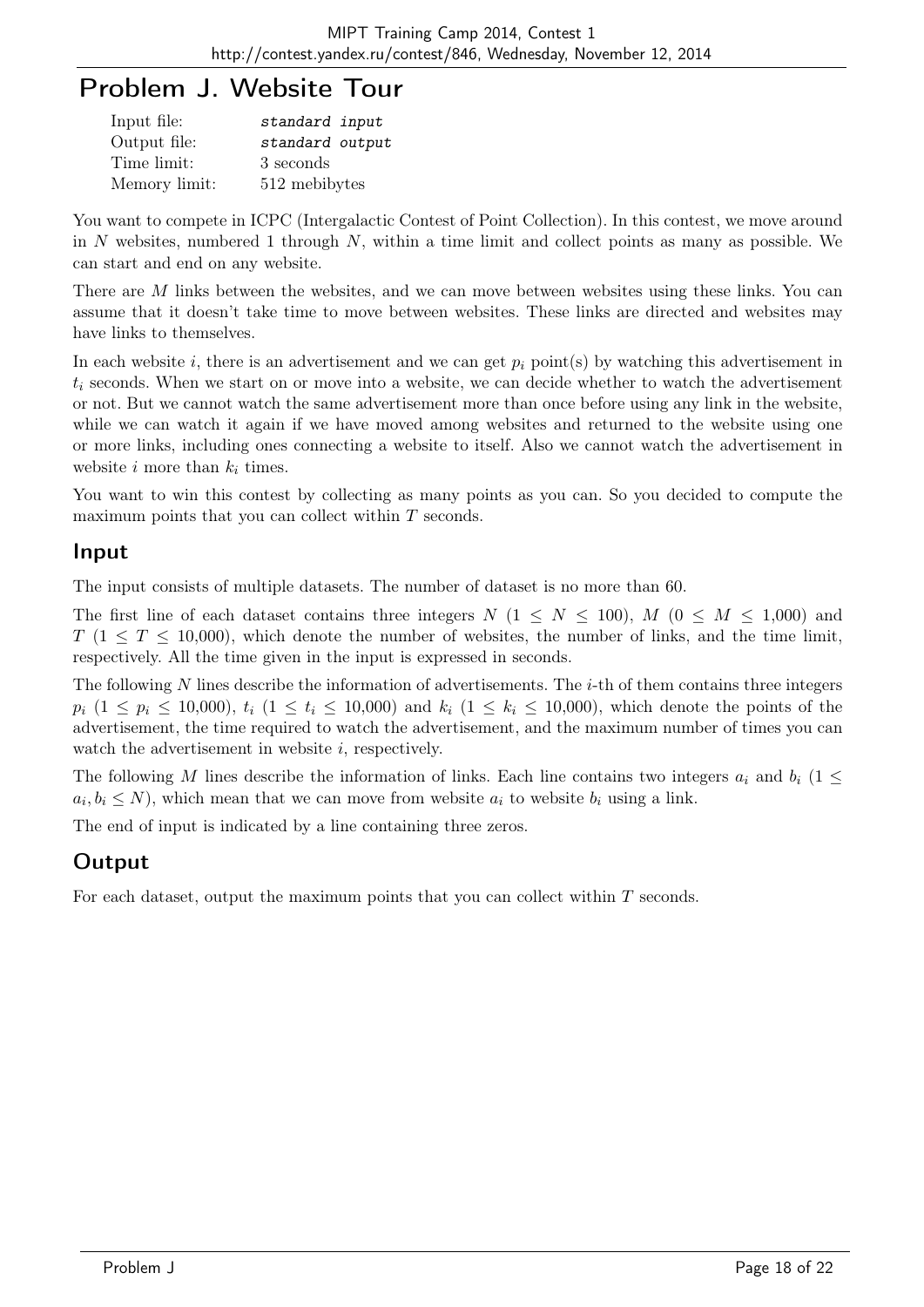| $\operatorname{standard}$ input    | standard output     |  |  |
|------------------------------------|---------------------|--|--|
| 5 4 10                             | 15                  |  |  |
| 4 3 1                              | 2014                |  |  |
| 6 4 3                              | $\mathsf{O}\xspace$ |  |  |
| 3 2 4                              | 25                  |  |  |
| 221                                | 40                  |  |  |
| 853                                | 390                 |  |  |
| $1\,$ $2\,$                        |                     |  |  |
| 2 3                                |                     |  |  |
| 3 4                                |                     |  |  |
| 4 5                                |                     |  |  |
| 3 3 1000                           |                     |  |  |
| 1000 1 100                         |                     |  |  |
| 1 7 100                            |                     |  |  |
| 10 9 100                           |                     |  |  |
| $1\,2$                             |                     |  |  |
| 2 <sub>3</sub>                     |                     |  |  |
| 3 <sub>2</sub>                     |                     |  |  |
| 105                                |                     |  |  |
| 25 25 2                            |                     |  |  |
| 1 0 25                             |                     |  |  |
| 25 25 2                            |                     |  |  |
| 5 5 100                            |                     |  |  |
| $1\ 1\ 20$                         |                     |  |  |
| 1 1 20                             |                     |  |  |
| $10\hspace{0.1cm}1\hspace{0.1cm}1$ |                     |  |  |
| 1011                               |                     |  |  |
| 1011                               |                     |  |  |
| $1\quad2$                          |                     |  |  |
| 2 <sub>1</sub>                     |                     |  |  |
| 3 4                                |                     |  |  |
| 4 5                                |                     |  |  |
| 5 3                                |                     |  |  |
| 3 3 100                            |                     |  |  |
| 70 20 10                           |                     |  |  |
| 50 15 20                           |                     |  |  |
| 90 10 10                           |                     |  |  |
| $1\,$ $2\,$                        |                     |  |  |
| $2\,2$                             |                     |  |  |
| 2 <sub>3</sub>                     |                     |  |  |
| $0\ 0\ 0$                          |                     |  |  |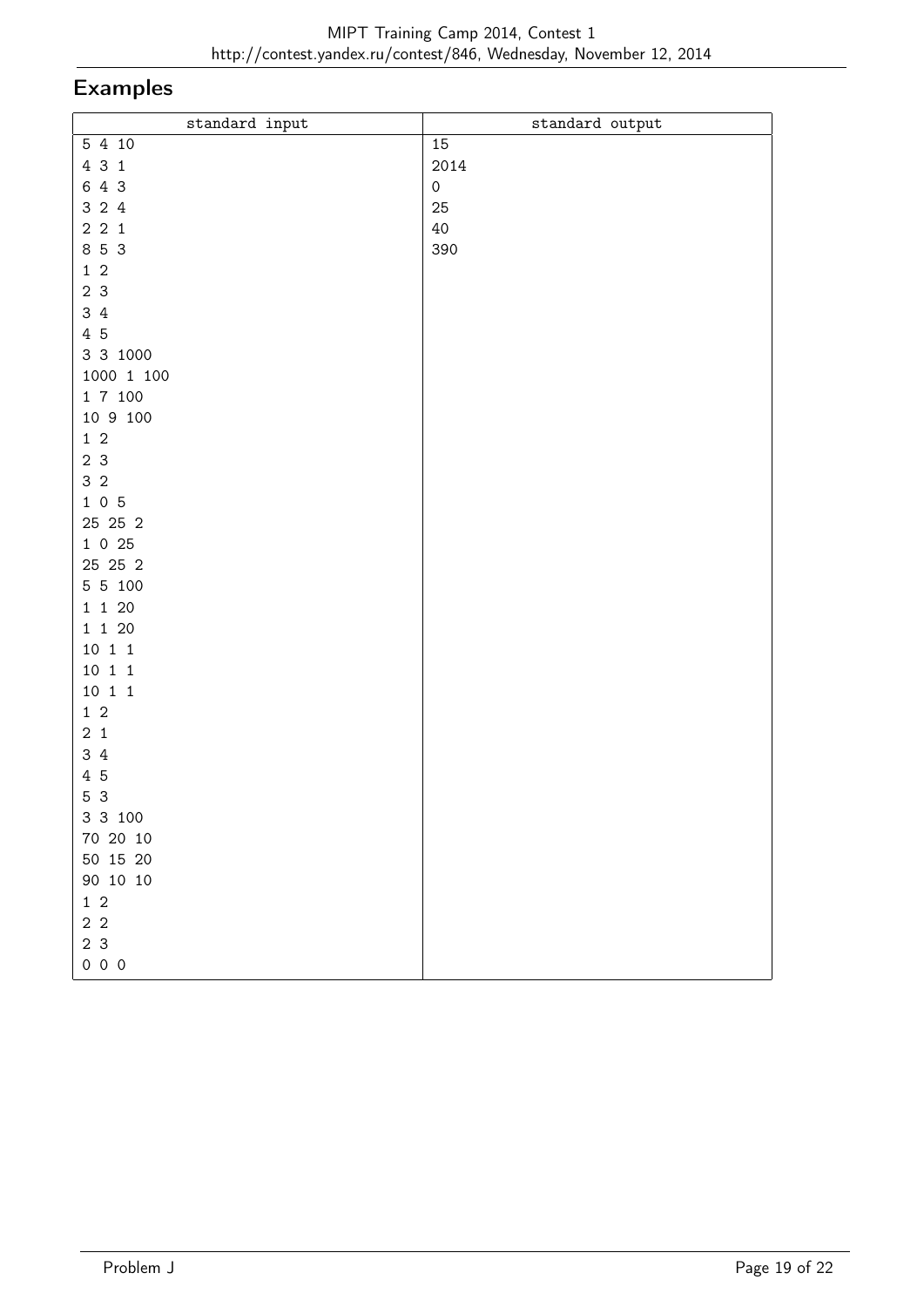# Problem K. Idempotent Filter

| Input file:   | standard input  |
|---------------|-----------------|
| Output file:  | standard output |
| Time limit:   | 10 seconds      |
| Memory limit: | 512 mebibytes   |

Let's consider operations on monochrome images that consist of hexagonal pixels, each of which is colored in either black or white. Because of the shape of pixels, each of them has exactly six neighbors (e.g. pixels that share an edge with it.)

"Filtering" is an operation to determine the color of a pixel from the colors of itself and its six neighbors. Examples of filterings are shown below.

Example 1: Color a pixel in white when all of its neighboring pixels are white. Otherwise the color will not change.



Performing this operation on all the pixels simultaneously results in "noise canceling," which removes isolated black pixels.

Example 2: Color a pixel in white when its all neighboring pixels are black. Otherwise the color will not change.



Performing this operation on all the pixels simultaneously results in "edge detection," which leaves only the edges of filled areas.

Example 3: Color a pixel with the color of the pixel just below it, ignoring any other neighbors.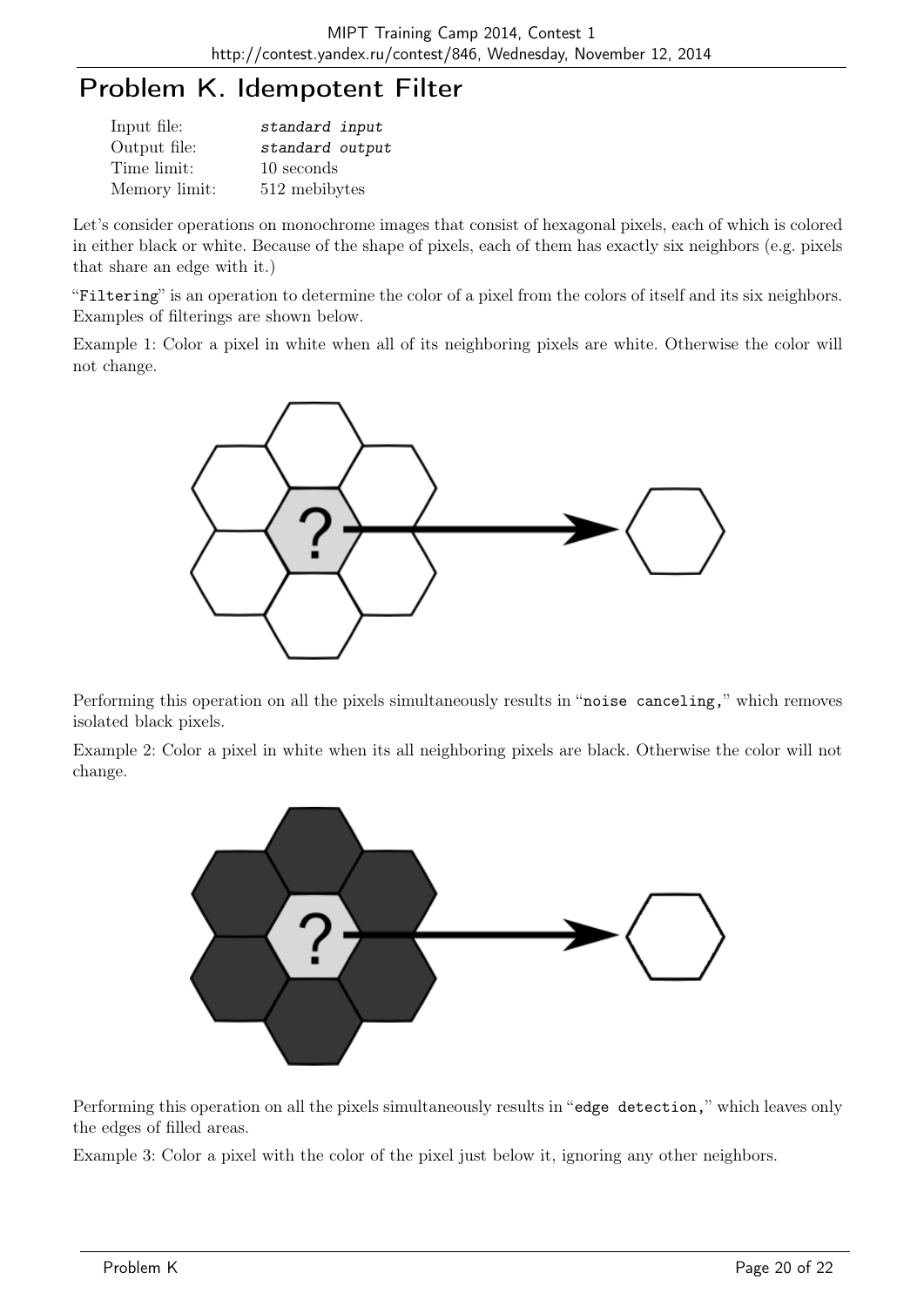

Performing this operation on all the pixels simultaneously results in "shifting up" the whole image by one pixel.

Applying some filter, such as "noise canceling" and "edge detection," twice to any image yields the exactly same result as if they were applied only once. We call such filters idempotent. The "shifting up" filter is not idempotent since every repeated application shifts the image up by one pixel.

Your task is to determine whether the given filter is idempotent or not.

#### Input

The input consists of multiple datasets. The number of dataset is less than 100. Each dataset is a string representing a filter and has the following format (without spaces between digits).

 $c_i$  is either '0' (represents black) or '1' (represents white), which indicates the output of the filter for a pixel when the binary representation of the pixel and its neighboring six pixels is i. The mapping from the pixels to the bits is as following: